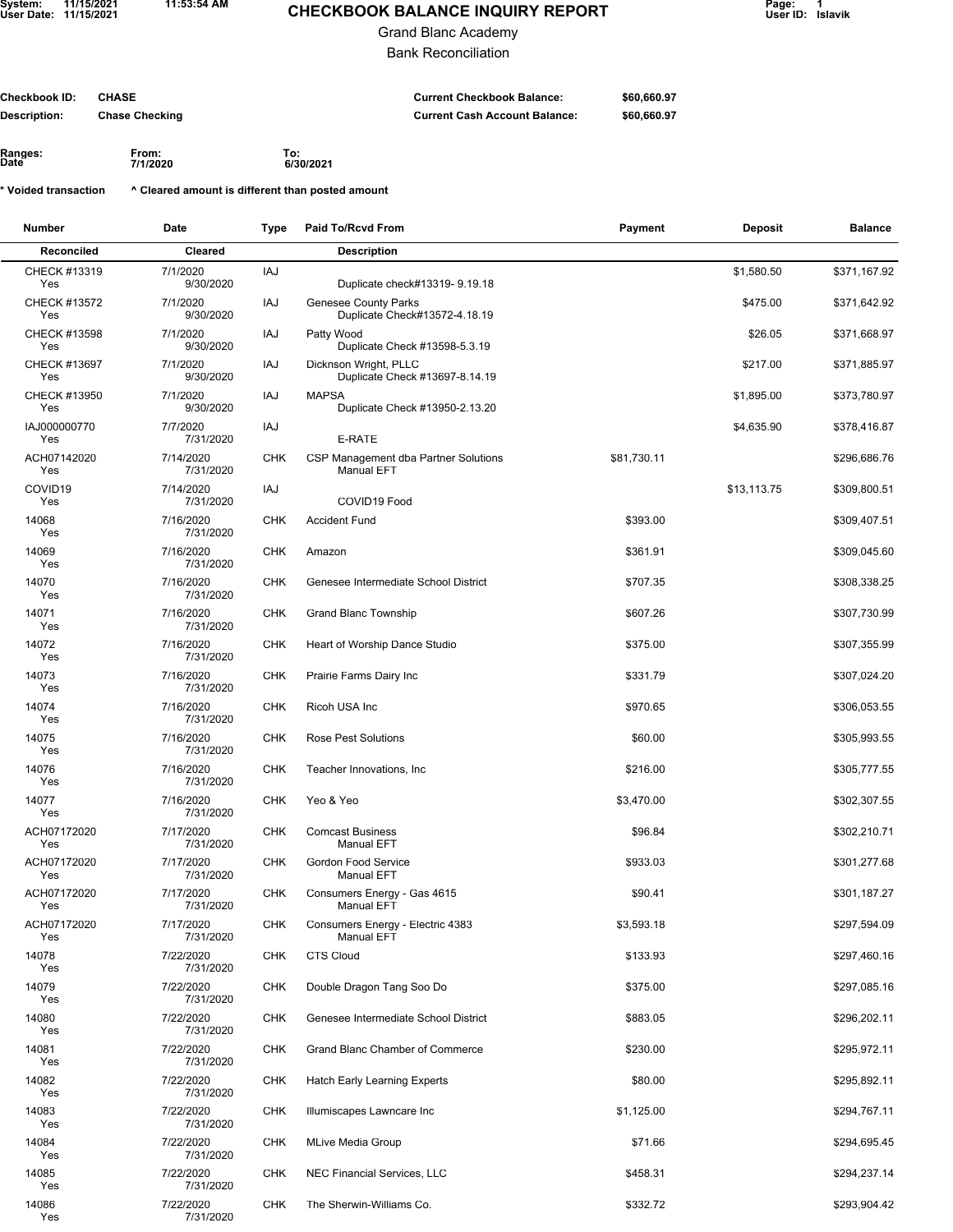| 14087<br>Yes        | 7/22/2020<br>9/30/2020 | <b>CHK</b> | Wood, Patty                                                        | \$292.86    |             | \$293,611.56 |
|---------------------|------------------------|------------|--------------------------------------------------------------------|-------------|-------------|--------------|
| 14088<br>Yes        | 7/22/2020<br>7/31/2020 | <b>CHK</b> | Yeo & Yeo                                                          | \$4,114.00  |             | \$289,497.56 |
| ACH07222020<br>Yes  | 7/22/2020<br>7/31/2020 | <b>CHK</b> | <b>Comcast Business</b><br><b>Manual EFT</b>                       | \$1.14      |             | \$289,496.42 |
| ACH07222020<br>Yes  | 7/22/2020<br>7/31/2020 | <b>CHK</b> | <b>Comcast Business</b><br><b>Manual EFT</b>                       | \$1,170.00  |             | \$288,326.42 |
| ACH07222020<br>Yes  | 7/22/2020<br>7/31/2020 | <b>CHK</b> | Gordon Food Service<br><b>Manual EFT</b>                           | \$8,709.82  |             | \$279,616.60 |
| IAJ000000772<br>Yes | 7/23/2020<br>7/31/2020 | IAJ        | July State Aid - TP                                                |             | \$92,932.01 | \$372,548.61 |
| ACH07272020<br>Yes  | 7/27/2020<br>7/31/2020 | <b>CHK</b> | Team Financial Group Inc<br><b>Manual EFT</b>                      | \$871.05    |             | \$371,677.56 |
| ACH07272020<br>Yes  | 7/27/2020<br>7/31/2020 | <b>CHK</b> | <b>Team Financial Group</b><br><b>Manual EFT</b>                   | \$740.53    |             | \$370,937.03 |
| 14089<br>Yes        | 7/29/2020<br>8/31/2020 | <b>CHK</b> | <b>CS Partners LLC</b>                                             | \$21,729.42 |             | \$349,207.61 |
| 14090<br>Yes        | 7/29/2020<br>8/31/2020 | <b>CHK</b> | Flocabulary, LLC                                                   | \$2,500.00  |             | \$346,707.61 |
| 14091<br>Yes        | 7/29/2020<br>8/31/2020 | <b>CHK</b> | ThinkStretch                                                       | \$1,001.00  |             | \$345,706.61 |
| 14092<br>Yes        | 7/29/2020<br>8/31/2020 | <b>CHK</b> | Staples                                                            | \$15,385.26 |             | \$330,321.35 |
| ACH07292020<br>Yes  | 7/29/2020<br>7/31/2020 | <b>CHK</b> | CSP Management dba Partner Solutions<br><b>Manual EFT</b>          | \$82,215.15 |             | \$248,106.20 |
| DHS<br>Yes          | 7/29/2020<br>7/31/2020 | IAJ        | DHS                                                                |             | \$15.00     | \$248,121.20 |
| IAJ000000775<br>Yes | 7/31/2020<br>7/31/2020 | IAJ        | July Bond Rebate - TP                                              |             | \$6,706.30  | \$254,827.50 |
| INT000000777<br>Yes | 7/31/2020<br>7/31/2020 | INT        | <b>Reconciliation Adjustment</b>                                   |             | \$0.46      | \$254,827.96 |
| INT000000778<br>Yes | 7/31/2020<br>7/31/2020 | INT        | Reconciliation Adjustment                                          |             | \$242.51    | \$255,070.47 |
| SVC000000776<br>Yes | 7/31/2020<br>7/31/2020 | <b>SVC</b> | Reconciliation Adjustment                                          | \$120.52    |             | \$254,949.95 |
| ACH08032020<br>Yes  | 8/3/2020<br>8/31/2020  | <b>CHK</b> | <b>EMC Insurance Companies</b><br><b>Manual EFT</b>                | \$1,588.35  |             | \$253,361.60 |
| 14093<br>Yes        | 8/10/2020<br>8/31/2020 | <b>CHK</b> | Dean Transportation                                                | \$47,987.59 |             | \$205,374.01 |
| 14094<br>Yes        | 8/10/2020<br>8/31/2020 | <b>CHK</b> | Dickinson Wright, PLLC                                             | \$515.00    |             | \$204,859.01 |
| 14095<br>Yes        | 8/10/2020<br>8/31/2020 | <b>CHK</b> | Graffiti Shield Inc                                                | \$916.22    |             | \$203,942.79 |
| 14096<br>Yes        | 8/10/2020<br>8/31/2020 | <b>CHK</b> | Prairie Farms Dairy Inc                                            | \$659.22    |             | \$203,283.57 |
| ACH08112020<br>Yes  | 8/11/2020<br>8/31/2020 | <b>CHK</b> | Gordon Food Service<br><b>Manual EFT</b>                           | \$1,452.61  |             | \$201,830.96 |
| 14097<br>Yes        | 8/12/2020<br>8/31/2020 | <b>CHK</b> | <b>CTS Cloud</b>                                                   | \$133.93    |             | \$201,697.03 |
| 14098<br>Yes        | 8/12/2020<br>8/31/2020 | <b>CHK</b> | NEC Financial Services, LLC                                        | \$458.31    |             | \$201,238.72 |
| 14099<br>Yes        | 8/12/2020<br>8/31/2020 | <b>CHK</b> | Yeo & Yeo                                                          | \$1,500.00  |             | \$199,738.72 |
| ACH08122020<br>Yes  | 8/12/2020<br>8/31/2020 | <b>CHK</b> | CSP Management dba Partner Solutions<br><b>Manual EFT</b>          | \$83,429.56 |             | \$116,309.16 |
| ACH08122020<br>Yes  | 8/12/2020<br>8/31/2020 | <b>CHK</b> | <b>Pitney Bowes Global Financial Services</b><br><b>Manual EFT</b> | \$213.60    |             | \$116,095.56 |
| <b>DEP</b><br>Yes   | 8/17/2020<br>8/31/2020 | IAJ        | ins refund                                                         |             | \$48.00     | \$116,143.56 |
| ACH08182020<br>Yes  | 8/18/2020<br>8/31/2020 | <b>CHK</b> | Consumers Energy - Gas 4615<br><b>Manual EFT</b>                   | \$81.86     |             | \$116,061.70 |
| ACH08182020<br>Yes  | 8/18/2020<br>8/31/2020 | <b>CHK</b> | Consumers Energy - Electric 4383<br><b>Manual EFT</b>              | \$5,353.89  |             | \$110,707.81 |
| 14100<br>Yes        | 8/21/2020<br>8/31/2020 | <b>CHK</b> | AT&T                                                               | \$2,849.40  |             | \$107,858.41 |
| 14101<br>Yes        | 8/21/2020<br>8/31/2020 | <b>CHK</b> | Central Michigan Paper Company                                     | \$1,205.93  |             | \$106,652.48 |
| 14102<br>Yes        | 8/21/2020<br>8/31/2020 | <b>CHK</b> | CS Partners LLC                                                    | \$21,729.42 |             | \$84,923.06  |
| 14103<br>Yes        | 8/21/2020<br>8/31/2020 | <b>CHK</b> | Dean Transportation                                                | \$35,316.88 |             | \$49,606.18  |
| 14104<br>Yes        | 8/21/2020<br>9/30/2020 | <b>CHK</b> | Erwin, Jonathan                                                    | \$3,500.00  |             | \$46,106.18  |
| 14105<br>Yes        | 8/21/2020<br>8/31/2020 | <b>CHK</b> | <b>Grand Blanc Township</b>                                        | \$625.00    |             | \$45,481.18  |
| 14106<br>Yes        | 8/21/2020<br>8/31/2020 | <b>CHK</b> | <b>Grant Consulting Services</b>                                   | \$104.40    |             | \$45,376.78  |
|                     |                        |            |                                                                    |             |             |              |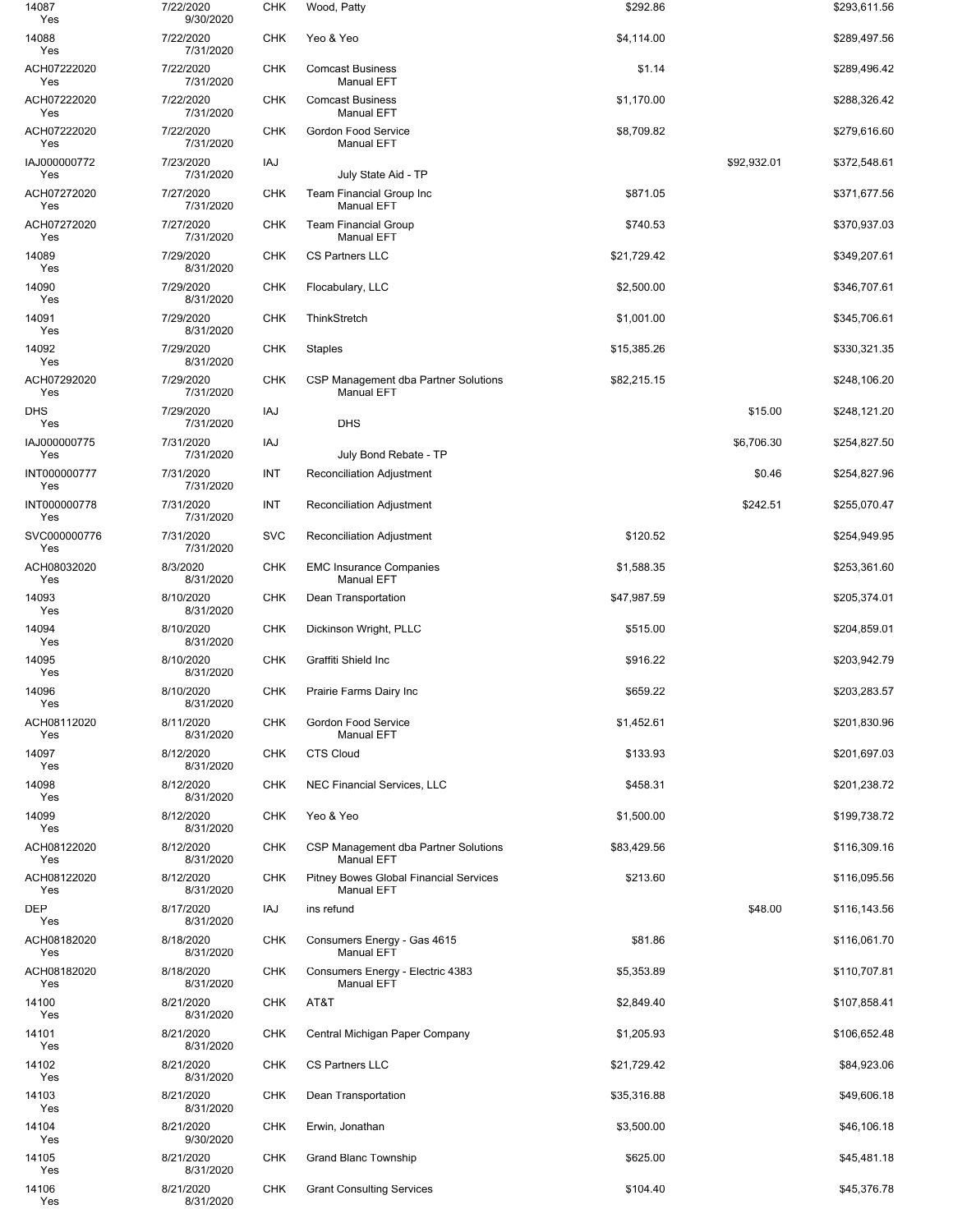| 14107<br>Yes        | 8/21/2020<br>8/31/2020 | <b>CHK</b> | HPS LLC                                                            | \$1,130.82  |              | \$44,245.96  |
|---------------------|------------------------|------------|--------------------------------------------------------------------|-------------|--------------|--------------|
| 14108<br>Yes        | 8/21/2020<br>9/30/2020 | <b>CHK</b> | Illumiscapes Lawncare Inc                                          | \$900.00    |              | \$43,345.96  |
| 14109<br>Yes        | 8/21/2020<br>8/31/2020 | <b>CHK</b> | Ricoh USA Inc                                                      | \$1,823.71  |              | \$41,522.25  |
| 14110<br>Yes        | 8/21/2020<br>8/31/2020 | <b>CHK</b> | Rosen Classroom                                                    | \$3,567.48  |              | \$37,954.77  |
| 14111<br>Yes        | 8/21/2020<br>8/31/2020 | <b>CHK</b> | Rose Pest Solutions                                                | \$60.00     |              | \$37,894.77  |
| 14112<br>Yes        | 8/21/2020<br>9/30/2020 | <b>CHK</b> | The Sherwin-Williams Co.                                           | \$83.73     |              | \$37,811.04  |
| 14113<br>Yes        | 8/21/2020<br>8/31/2020 | <b>CHK</b> | Somethin's Fishy Inc                                               | \$50.00     |              | \$37,761.04  |
| 14114<br>Yes        | 8/21/2020<br>8/31/2020 | <b>CHK</b> | <b>Staples</b>                                                     | \$12,115.70 |              | \$25,645.34  |
| 14115<br>Yes        | 8/21/2020<br>9/30/2020 | <b>CHK</b> | <b>Studies Weekly</b>                                              | \$175.68    |              | \$25,469.66  |
| 14116<br>Yes        | 8/21/2020<br>8/31/2020 | <b>CHK</b> | Yeo & Yeo                                                          | \$191.25    |              | \$25,278.41  |
| ACH08212020<br>Yes  | 8/21/2020<br>8/31/2020 | <b>CHK</b> | <b>Comcast Business</b><br><b>Manual EFT</b>                       | \$98.01     |              | \$25,180.40  |
| ACH08212020<br>Yes  | 8/21/2020<br>8/31/2020 | <b>CHK</b> | Gordon Food Service<br><b>Manual EFT</b>                           | \$6,423.73  |              | \$18,756.67  |
| ACH08212020<br>Yes  | 8/21/2020<br>8/31/2020 | <b>CHK</b> | <b>Pitney Bowes Global Financial Services</b><br><b>Manual EFT</b> | \$80.74     |              | \$18,675.93  |
| IAJ000000779<br>Yes | 8/21/2020<br>8/31/2020 | IAJ        | SOM<br>YE Title fund draw deposit GY                               |             | \$113,232.00 | \$131,907.93 |
| IAJ000000780<br>Yes | 8/25/2020<br>8/31/2020 | IAJ        | August State Aid - TP                                              |             | \$59,835.43  | \$191,743.36 |
| ACH08272020<br>Yes  | 8/27/2020<br>8/31/2020 | <b>CHK</b> | <b>Team Financial Group Inc</b><br><b>Manual EFT</b>               | \$871.05    |              | \$190,872.31 |
| ACH08272020<br>Yes  | 8/27/2020<br>8/31/2020 | <b>CHK</b> | <b>Team Financial Group</b><br><b>Manual EFT</b>                   | \$740.53    |              | \$190,131.78 |
| IAJ000000781<br>Yes | 8/27/2020<br>8/31/2020 | IAJ        | <b>GISD</b><br>IDEA/IDEA PY/GSRP/GSRP Tran GY                      |             | \$85,202.32  | \$275,334.10 |
| 14117<br>Yes        | 8/28/2020<br>9/30/2020 | <b>CHK</b> | Allied-Eagle Supply Co.                                            | \$2,134.66  |              | \$273,199.44 |
| 14118<br>Yes        | 8/28/2020<br>8/31/2020 | <b>CHK</b> | Dickinson Wright, PLLC                                             | \$1,335.00  |              | \$271,864.44 |
| 14119<br>Yes        | 8/28/2020<br>9/30/2020 | <b>CHK</b> | Ricoh USA Inc                                                      | \$924.43    |              | \$270,940.01 |
| ACH08282020<br>Yes  | 8/28/2020<br>8/31/2020 | <b>CHK</b> | Gordon Food Service<br><b>Manual EFT</b>                           | \$57.24     |              | \$270,882.77 |
| ACH08282020<br>Yes  | 8/28/2020<br>8/31/2020 | <b>CHK</b> | CSP Management dba Partner Solutions<br>Manual EFT                 | \$73,881.77 |              | \$197,001.00 |
| IAJ000000783<br>Yes | 8/31/2020<br>8/31/2020 | IAJ        | August Bond Rebate - TP                                            |             | \$18,030.23  | \$215,031.23 |
| INT000000784<br>Yes | 8/31/2020<br>8/31/2020 | INT        | Reconciliation Adjustment                                          |             | \$0.46       | \$215,031.69 |
| SVC000000785<br>Yes | 8/31/2020<br>8/31/2020 | <b>SVC</b> | Reconciliation Adjustment                                          | \$116.72    |              | \$214,914.97 |
| ACH09012020<br>Yes  | 9/1/2020<br>9/30/2020  | <b>CHK</b> | <b>EMC Insurance Companies</b><br>Manual EFT                       | \$1,588.35  |              | \$213,326.62 |
| IAJ000000782<br>Yes | 9/1/2020<br>9/30/2020  | IAJ        | Level One Bank<br>1/2 summer SAAN GY                               |             | \$399,500.00 | \$612,826.62 |
| 14120<br>Yes        | 9/3/2020<br>9/30/2020  | <b>CHK</b> | Dameron, James                                                     | \$170.56    |              | \$612,656.06 |
| 14121<br>Yes        | 9/3/2020<br>9/30/2020  | <b>CHK</b> | Dean Transportation                                                | \$30,889.80 |              | \$581,766.26 |
| 14122<br>Yes        | 9/3/2020<br>9/30/2020  | <b>CHK</b> | Red Rover                                                          | \$750.00    |              | \$581,016.26 |
| 14123<br>Yes        | 9/3/2020<br>9/30/2020  | <b>CHK</b> | Wood, Patty                                                        | \$2,385.00  |              | \$578,631.26 |
| 14124<br>Yes        | 9/11/2020<br>9/30/2020 | <b>CHK</b> | CS Partners LLC                                                    | \$15,899.42 |              | \$562,731.84 |
| 14125<br>Yes        | 9/11/2020<br>9/30/2020 | <b>CHK</b> | Dean Transportation                                                | \$37,678.30 |              | \$525,053.54 |
| ACH09142020<br>Yes  | 9/14/2020<br>9/30/2020 | CHK        | CSP Management dba Partner Solutions<br><b>Manual EFT</b>          | \$77,601.95 |              | \$447,451.59 |
| 14126<br>Yes        | 9/17/2020<br>9/30/2020 | <b>CHK</b> | AT&T                                                               | \$1,445.36  |              | \$446,006.23 |
| 14127<br>Yes        | 9/17/2020<br>9/30/2020 | <b>CHK</b> | Cintas                                                             | \$1,560.00  |              | \$444,446.23 |
| 14128<br>Yes        | 9/17/2020<br>9/30/2020 | <b>CHK</b> | <b>CTS Cloud</b>                                                   | \$131.95    |              | \$444,314.28 |
| 14129<br>Yes        | 9/17/2020<br>9/30/2020 | <b>CHK</b> | <b>Grand Blanc Township</b>                                        | \$642.74    |              | \$443,671.54 |
|                     |                        |            |                                                                    |             |              |              |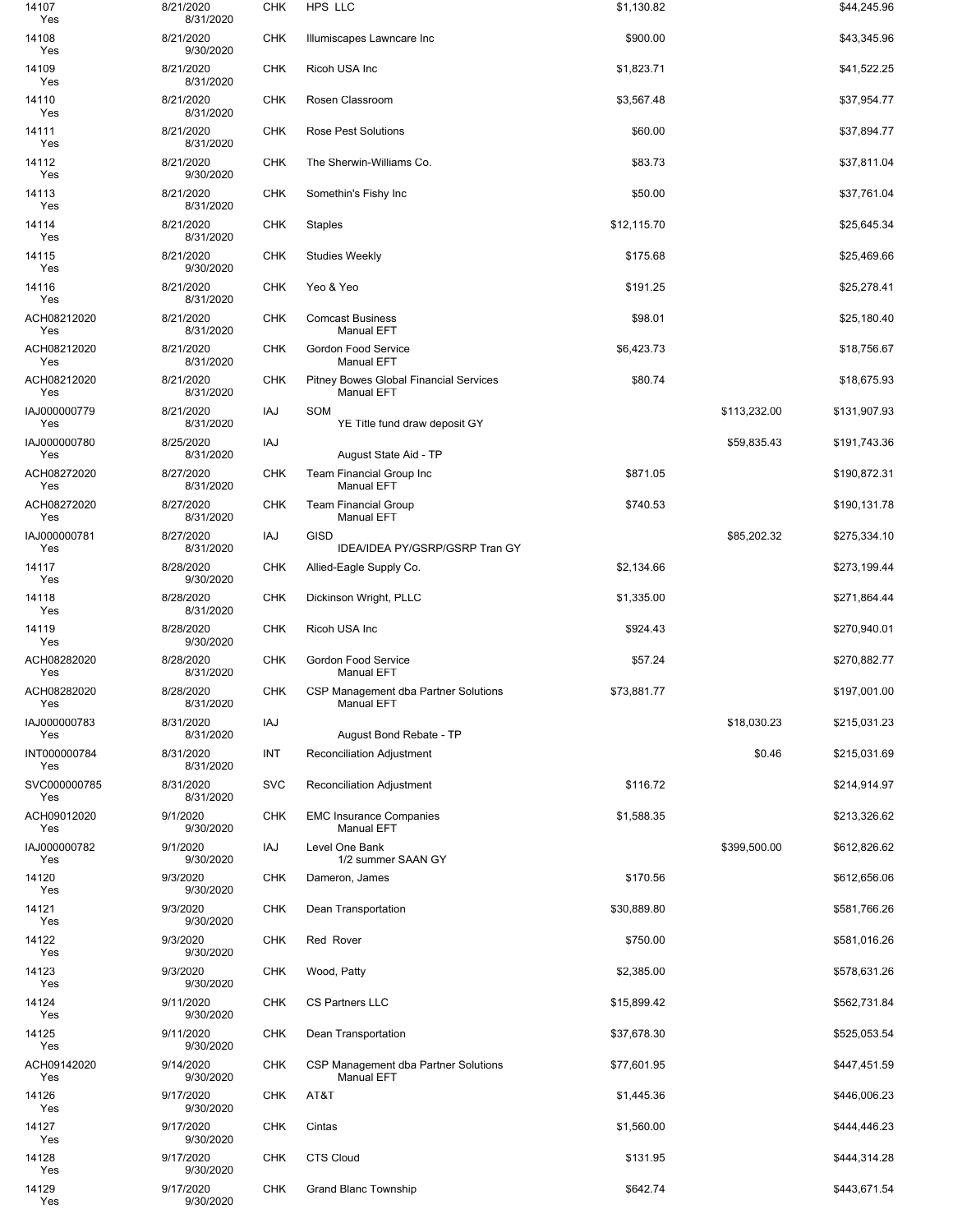| 14130<br>Yes                 | 9/17/2020<br>9/30/2020  | <b>CHK</b> | <b>Grant Consulting Services</b>                            | \$76.56     |              | \$443,594.98 |
|------------------------------|-------------------------|------------|-------------------------------------------------------------|-------------|--------------|--------------|
| 14131<br>Yes                 | 9/17/2020<br>9/30/2020  | <b>CHK</b> | Illumiscapes Lawncare Inc                                   | \$1,125.00  |              | \$442,469.98 |
| 14132<br>Yes                 | 9/17/2020<br>9/30/2020  | <b>CHK</b> | NEC Financial Services, LLC                                 | \$458.31    |              | \$442,011.67 |
| 14133<br>Yes                 | 9/17/2020<br>9/30/2020  | <b>CHK</b> | Office Depot                                                | \$144.76    |              | \$441,866.91 |
| 14134<br>Yes                 | 9/17/2020<br>9/30/2020  | <b>CHK</b> | Prairie Farms Dairy Inc                                     | \$234.55    |              | \$441,632.36 |
| 14135<br>Yes                 | 9/17/2020<br>9/30/2020  | <b>CHK</b> | <b>Quill Corporation</b>                                    | \$374.96    |              | \$441,257.40 |
| 14136<br>Yes                 | 9/17/2020<br>9/30/2020  | <b>CHK</b> | Ricoh USA Inc                                               | \$521.46    |              | \$440,735.94 |
| 14137<br>Yes                 | 9/17/2020<br>9/30/2020  | <b>CHK</b> | Somethin's Fishy Inc                                        | \$50.00     |              | \$440,685.94 |
| 14138<br>Yes                 | 9/17/2020<br>10/31/2020 | <b>CHK</b> | <b>Tierney Brothers Inc</b>                                 | \$2,990.00  |              | \$437,695.94 |
| 14139<br>Yes                 | 9/17/2020<br>9/30/2020  | <b>CHK</b> | Watkins, Christine                                          | \$43.08     |              | \$437,652.86 |
| 14140<br>Yes                 | 9/17/2020<br>9/30/2020  | <b>CHK</b> | Dean Transportation                                         | \$31,110.48 |              | \$406,542.38 |
| ACH09172020<br>Yes           | 9/17/2020<br>9/30/2020  | <b>CHK</b> | Consumers Energy - Gas 4615<br><b>Manual EFT</b>            | \$81.86     |              | \$406,460.52 |
| ACH09172020<br>Yes           | 9/17/2020<br>9/30/2020  | <b>CHK</b> | Consumers Energy - Electric 4383<br><b>Manual EFT</b>       | \$4,830.36  |              | \$401,630.16 |
| ACH09172020<br>Yes           | 9/17/2020<br>9/30/2020  | <b>CHK</b> | Gordon Food Service<br><b>Manual EFT</b>                    | \$154.93    |              | \$401,475.23 |
| ACH09172020<br>Yes           | 9/17/2020<br>9/30/2020  | <b>CHK</b> | Home Depot Credit Services<br><b>Manual EFT</b>             | \$1,091.98  |              | \$400,383.25 |
| ACH09172020<br>Yes           | 9/17/2020<br>9/30/2020  | <b>CHK</b> | Pitney Bowes Global Financial Services<br><b>Manual EFT</b> | \$213.60    |              | \$400,169.65 |
| ACH09172020<br>Yes           | 9/17/2020<br>9/30/2020  | <b>CHK</b> | Republic Services #237<br><b>Manual EFT</b>                 | \$488.39    |              | \$399,681.26 |
| IAJ000000787<br>Yes          | 9/21/2020<br>9/30/2020  | IAJ        | SFSP Fed Lunch - TP                                         |             | \$9,138.50   | \$408,819.76 |
| 14141<br>Yes                 | 9/22/2020<br>9/30/2020  | <b>CHK</b> | Cameron Zvara                                               | \$695.00    |              | \$408,124.76 |
| ACH09272020<br>Yes           | 9/27/2020<br>9/30/2020  | <b>CHK</b> | Team Financial Group Inc<br>Manual EFT                      | \$871.05    |              | \$407,253.71 |
| ACH09272020<br>Yes           | 9/27/2020<br>9/30/2020  | <b>CHK</b> | <b>Team Financial Group</b><br><b>Manual EFT</b>            | \$740.53    |              | \$406,513.18 |
| 1/2 SUMMER SAAN<br>Yes       | 9/29/2020<br>9/30/2020  | IAJ        | 1/2 Summer SAAN                                             |             | \$400,000.00 | \$806,513.18 |
| ACH09292020<br>Yes           | 9/29/2020<br>9/30/2020  | <b>CHK</b> | CSP Management dba Partner Solutions<br>Manual EFT          | \$77,075.81 |              | \$729,437.37 |
| <b>SFSP OPERATING</b><br>Yes | 9/29/2020<br>9/30/2020  | IAJ        | <b>SFSP Operating</b>                                       |             | \$10,378.73  | \$739,816.10 |
| INT000000788<br>Yes          | 9/30/2020<br>9/30/2020  | INT        | <b>Reconciliation Adjustment</b>                            |             | \$0.45       | \$739,816.55 |
| INT000000790<br>Yes          | 9/30/2020<br>9/30/2020  | INT        | Reconciliation Adjustment                                   |             | \$0.34       | \$739,816.89 |
| SVC000000789<br>Yes          | 9/30/2020<br>9/30/2020  | <b>SVC</b> | <b>Reconciliation Adjustment</b>                            | \$116.49    |              | \$739,700.40 |
| EMC10120<br>Yes              | 10/1/2020<br>10/31/2020 | <b>CHK</b> | <b>EMC Insurance Companies</b><br><b>Manual EFT</b>         | \$1,588.34  |              | \$738,112.06 |
| 14142<br>Yes                 | 10/5/2020<br>10/31/2020 | <b>CHK</b> | <b>CS Partners LLC</b>                                      | \$135.00    |              | \$737,977.06 |
| 14143<br>Yes                 | 10/5/2020<br>10/31/2020 | <b>CHK</b> | Dean Transportation                                         | \$55,307.52 |              | \$682,669.54 |
| 14144<br>Yes                 | 10/5/2020<br>10/31/2020 | <b>CHK</b> | Genesee Intermediate School District                        | \$1,302.94  |              | \$681,366.60 |
| 14145<br>Yes                 | 10/5/2020<br>10/31/2020 | CHK        | Guardian Enviromental Services Inc                          | \$1,164.00  |              | \$680,202.60 |
| 14146<br>Yes                 | 10/5/2020<br>10/31/2020 | <b>CHK</b> | Prairie Farms Dairy Inc                                     | \$1,560.16  |              | \$678,642.44 |
| 14147<br>Yes                 | 10/5/2020<br>10/31/2020 | <b>CHK</b> | <b>Quill Corporation</b>                                    | \$5.77      |              | \$678,636.67 |
| 14148<br>Yes                 | 10/5/2020<br>10/31/2020 | <b>CHK</b> | The Sherwin-Williams Co.                                    | \$116.56    |              | \$678,520.11 |
| 14149<br>Yes                 | 10/5/2020<br>10/31/2020 | <b>CHK</b> | Somethin's Fishy Inc                                        | \$50.00     |              | \$678,470.11 |
| 14150<br>Yes                 | 10/5/2020<br>10/31/2020 | <b>CHK</b> | Yeo & Yeo                                                   | \$23,171.00 |              | \$655,299.11 |
| ACH10052020<br>Yes           | 10/5/2020<br>10/31/2020 | <b>CHK</b> | Gordon Food Service<br><b>Manual EFT</b>                    | \$5,736.66  |              | \$649,562.45 |
| IAJ000000786<br>Yes          | 10/6/2020<br>10/31/2020 | IAJ        | E-RATE/TP                                                   |             | \$2,529.90   | \$652,092.35 |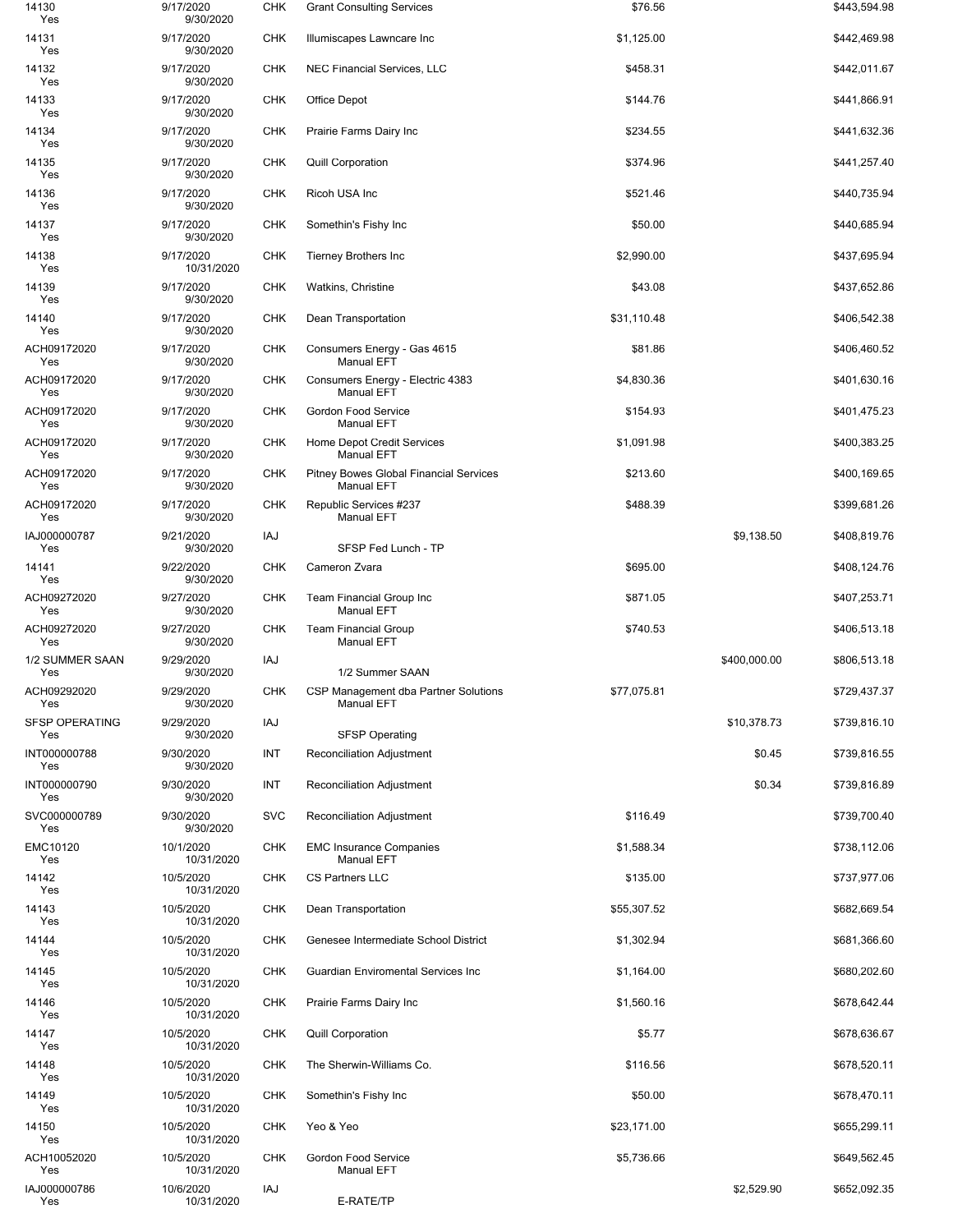| 14151<br>Yes                | 10/9/2020<br>10/31/2020  | <b>CHK</b> | Amazon                                                             | \$1,693.80  |              | \$650,398.55 |
|-----------------------------|--------------------------|------------|--------------------------------------------------------------------|-------------|--------------|--------------|
| 14152<br>Yes                | 10/9/2020<br>10/31/2020  | <b>CHK</b> | Applied Imaging                                                    | \$2,820.00  |              | \$647,578.55 |
| 14153<br>Yes                | 10/9/2020<br>10/31/2020  | <b>CHK</b> | AT&T                                                               | \$1,432.53  |              | \$646,146.02 |
| 14154<br>Yes                | 10/9/2020<br>10/31/2020  | <b>CHK</b> | Clark Fire & Safety Inc                                            | \$409.25    |              | \$645,736.77 |
| 14155<br>Yes                | 10/9/2020<br>10/31/2020  | <b>CHK</b> | Guardian Enviromental Services Inc                                 | \$2,557.00  |              | \$643,179.77 |
| 14156<br>Yes                | 10/9/2020<br>10/31/2020  | <b>CHK</b> | Hatch Early Learning Experts                                       | \$4,030.00  |              | \$639,149.77 |
| 14157<br>Yes                | 10/9/2020<br>10/31/2020  | <b>CHK</b> | Prairie Farms Dairy Inc                                            | \$242.19    |              | \$638,907.58 |
| 14158<br>Yes                | 10/9/2020<br>10/31/2020  | <b>CHK</b> | Ricoh USA Inc                                                      | \$1,941.30  |              | \$636,966.28 |
| 14159<br>Yes                | 10/9/2020<br>10/31/2020  | <b>CHK</b> | Rose Pest Solutions                                                | \$60.00     |              | \$636,906.28 |
| 14160<br>Yes                | 10/9/2020<br>10/31/2020  | <b>CHK</b> | Wood, Patty                                                        | \$278.93    |              | \$636,627.35 |
| 14161<br>Yes                | 10/9/2020<br>10/31/2020  | <b>CHK</b> | Yeo & Yeo                                                          | \$44,633.00 |              | \$591,994.35 |
| 14162<br>Yes                | 10/9/2020<br>10/31/2020  | <b>CHK</b> | Yeo & Yeo                                                          | \$2,500.00  |              | \$589,494.35 |
| ACH10092020<br>Yes          | 10/9/2020<br>10/31/2020  | <b>CHK</b> | <b>Pitney Bowes Global Financial Services</b><br><b>Manual EFT</b> | \$777.35    |              | \$588,717.00 |
| ACH10092020<br>Yes          | 10/9/2020<br>10/31/2020  | <b>CHK</b> | Gordon Food Service<br><b>Manual EFT</b>                           | \$28.68     |              | \$588,688.32 |
| ACH10142020<br>Yes          | 10/14/2020<br>10/31/2020 | <b>CHK</b> | CSP Management dba Partner Solutions<br><b>Manual EFT</b>          | \$78,141.71 |              | \$510,546.61 |
| 14164<br>Yes                | 10/15/2020<br>10/31/2020 | <b>CHK</b> | CS Partners LLC                                                    | \$21,729.42 |              | \$488,817.19 |
| 14165<br>Yes                | 10/15/2020<br>11/30/2020 | <b>CHK</b> | <b>CTS Cloud</b>                                                   | \$132.93    |              | \$488,684.26 |
| 14166<br>Yes                | 10/15/2020<br>10/31/2020 | <b>CHK</b> | <b>Elders Enterprises LLC</b>                                      | \$420.00    |              | \$488,264.26 |
| 14167<br>Yes                | 10/15/2020<br>10/31/2020 | <b>CHK</b> | <b>Grant Consulting Services</b>                                   | \$401.94    |              | \$487,862.32 |
| 14168<br>Yes                | 10/15/2020<br>10/31/2020 | <b>CHK</b> | Illumiscapes Lawncare Inc                                          | \$1,125.00  |              | \$486,737.32 |
| 14169<br>Yes                | 10/15/2020<br>10/31/2020 | <b>CHK</b> | <b>NEC Financial Services, LLC</b>                                 | \$458.31    |              | \$486,279.01 |
| 14170<br>Yes                | 10/15/2020<br>10/31/2020 | <b>CHK</b> | Office Depot                                                       | \$49.40     |              | \$486,229.61 |
| 14171<br>Yes                | 10/15/2020<br>11/30/2020 | <b>CHK</b> | Ricoh USA Inc                                                      | \$970.65    |              | \$485,258.96 |
| ACH10192020<br>Yes          | 10/19/2020<br>10/31/2020 | <b>CHK</b> | Consumers Energy - Gas 4615<br><b>Manual EFT</b>                   | \$125.28    |              | \$485,133.68 |
| ACH10192020<br>Yes          | 10/19/2020<br>10/31/2020 | <b>CHK</b> | Consumers Energy - Electric 4383<br><b>Manual EFT</b>              | \$4,337.91  |              | \$480,795.77 |
| 14172<br>Yes                | 10/20/2020<br>11/30/2020 | <b>CHK</b> | <b>Building Bridges Therapy Center</b>                             | \$1,615.00  |              | \$479,180.77 |
| 14173<br>Yes                | 10/20/2020<br>10/31/2020 | <b>CHK</b> | <b>Grand Blanc Township</b>                                        | \$642.74    |              | \$478,538.03 |
| 14174<br>Yes                | 10/20/2020<br>10/31/2020 | <b>CHK</b> | McGraw-Hill Education, Inc                                         | \$395.01    |              | \$478,143.02 |
| 14175<br>Yes                | 10/20/2020<br>10/31/2020 | <b>CHK</b> | <b>Rose Pest Solutions</b>                                         | \$60.00     |              | \$478,083.02 |
| 14176<br>Yes                | 10/20/2020<br>10/31/2020 | <b>CHK</b> | Somethin's Fishy Inc                                               | \$50.00     |              | \$478,033.02 |
| 14177<br>Yes                | 10/20/2020<br>10/31/2020 | <b>CHK</b> | Yeo & Yeo                                                          | \$1,094.00  |              | \$476,939.02 |
| ACH10202020<br>Yes          | 10/20/2020<br>10/31/2020 | <b>CHK</b> | <b>Comcast Business</b><br><b>Manual EFT</b>                       | \$206.06    |              | \$476,732.96 |
| ACH10202020<br>Yes          | 10/20/2020<br>10/31/2020 | <b>CHK</b> | <b>Gordon Food Service</b><br>Manual EFT                           | \$7,070.97  |              | \$469,661.99 |
| ACH10202020<br>Yes          | 10/20/2020<br>10/31/2020 | <b>CHK</b> | Republic Services #237<br><b>Manual EFT</b>                        | \$510.07    |              | \$469,151.92 |
| IAJ000000791<br>Yes         | 10/23/2020<br>10/31/2020 | IAJ        | October State Aid - TP                                             |             | \$138,054.75 | \$607,206.67 |
| IAJ000000792<br>Yes         | 10/26/2020<br>10/31/2020 | IAJ        | E-RATE - TP                                                        |             | \$2,317.95   | \$609,524.62 |
| ACH10272020<br>Yes          | 10/27/2020<br>10/31/2020 | <b>CHK</b> | Team Financial Group Inc<br><b>Manual EFT</b>                      | \$871.05    |              | \$608,653.57 |
| ACH10272020<br>Yes          | 10/27/2020<br>10/31/2020 | <b>CHK</b> | <b>Team Financial Group</b><br><b>Manual EFT</b>                   | \$740.53    |              | \$607,913.04 |
| <b>LUNCH DEPOSIT</b><br>Yes | 10/27/2020<br>10/31/2020 | IAJ        | Lunch deposit                                                      |             | \$13,577.20  | \$621,490.24 |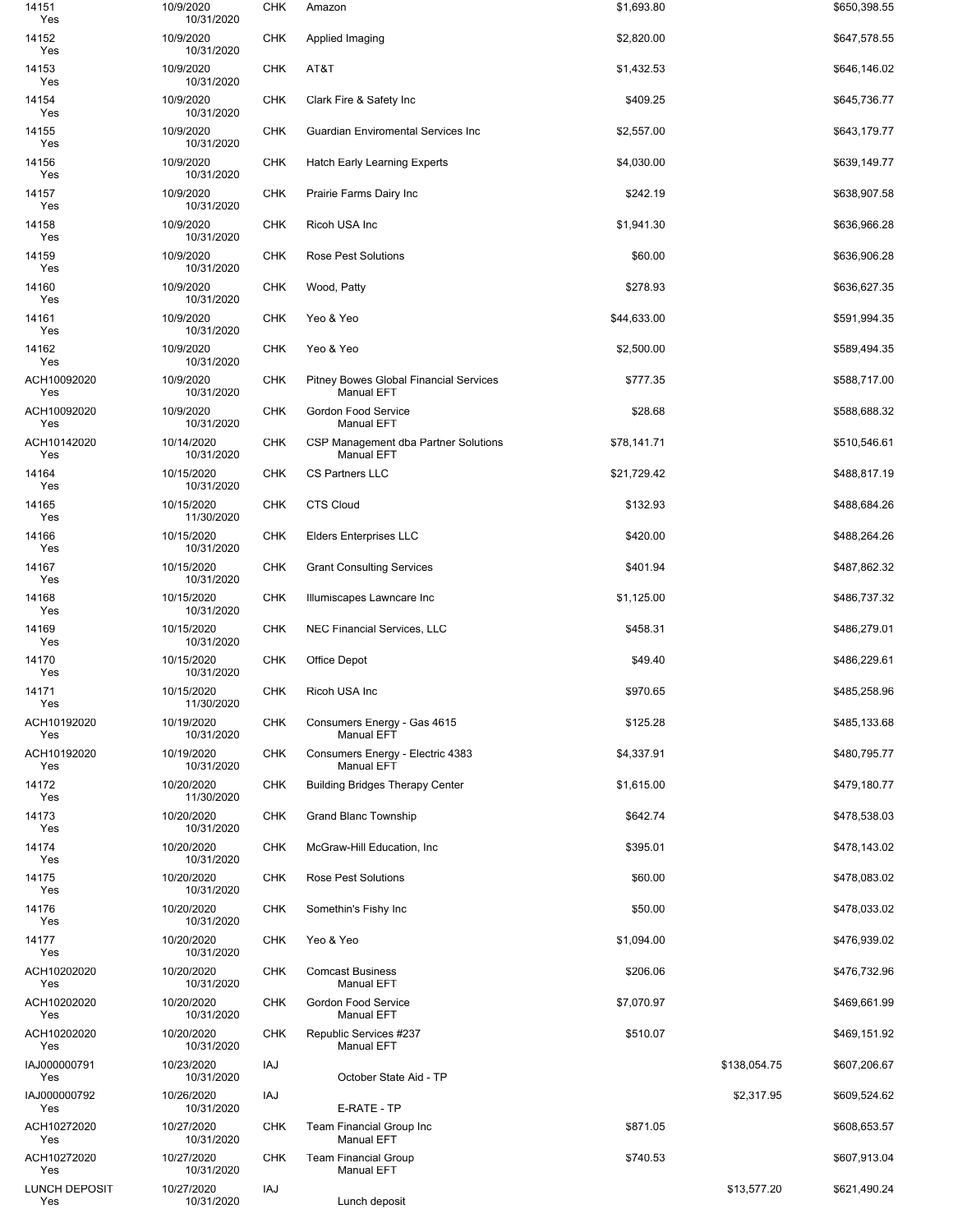| ACH10282020<br>Yes    | 10/28/2020<br>10/31/2020 | <b>CHK</b> | CSP Management dba Partner Solutions<br><b>Manual EFT</b> | \$78,093.92 |             | \$543,396.32 |
|-----------------------|--------------------------|------------|-----------------------------------------------------------|-------------|-------------|--------------|
| <b>DEPGISD</b><br>Yes | 10/28/2020<br>10/31/2020 | IAJ        |                                                           |             | \$4,004.61  | \$547,400.93 |
| 14178<br>Yes          | 10/30/2020<br>11/30/2020 | <b>CHK</b> | <b>CS Partners LLC</b>                                    | \$20.00     |             | \$547,380.93 |
| 14179<br>Yes          | 10/30/2020<br>11/30/2020 | <b>CHK</b> | Dean Transportation                                       | \$31,893.00 |             | \$515,487.93 |
| 14180<br>Yes          | 10/30/2020<br>11/30/2020 | <b>CHK</b> | Yeo & Yeo                                                 | \$5,443.92  |             | \$510,044.01 |
| IAJ000000793<br>Yes   | 10/31/2020<br>10/31/2020 | IAJ        | Oct Bond Rebate - TP                                      |             | \$5,463.25  | \$515,507.26 |
| INT000000796<br>Yes   | 10/31/2020<br>10/31/2020 | INT        | <b>Reconciliation Adjustment</b>                          |             | \$0.45      | \$515,507.71 |
| INT000000797<br>Yes   | 10/31/2020<br>10/31/2020 | INT        | Reconciliation Adjustment                                 |             | \$3.88      | \$515,511.59 |
| SVC000000795<br>Yes   | 10/31/2020<br>10/31/2020 | <b>SVC</b> | Reconciliation Adjustment                                 | \$146.36    |             | \$515,365.23 |
| ACH11022020<br>Yes    | 11/2/2020<br>11/30/2020  | <b>CHK</b> | <b>EMC Insurance Companies</b><br><b>Manual EFT</b>       | \$1,588.39  |             | \$513,776.84 |
| IAJ000000794<br>Yes   | 11/2/2020<br>11/30/2020  | IAJ        | <b>GSRP - TP</b>                                          |             | \$32,610.79 | \$546,387.63 |
| 14181<br>Yes          | 11/5/2020<br>12/31/2020  | <b>CHK</b> | American Montessori Academy                               | \$350.00    |             | \$546,037.63 |
| 14182<br>Yes          | 11/5/2020<br>11/30/2020  | <b>CHK</b> | <b>CS Partners LLC</b>                                    | \$21,275.17 |             | \$524,762.46 |
| 14183<br>Yes          | 11/5/2020<br>12/31/2020  | <b>CHK</b> | Palmer, Dustin                                            | \$72.08     |             | \$524,690.38 |
| 14184<br>Yes          | 11/5/2020<br>11/30/2020  | <b>CHK</b> | <b>Staples</b>                                            | \$25,046.90 |             | \$499,643.48 |
| 14185<br>Yes          | 11/5/2020<br>11/30/2020  | <b>CHK</b> | Yeo & Yeo                                                 | \$2,512.50  |             | \$497,130.98 |
| 14186<br>Yes          | 11/5/2020<br>11/30/2020  | <b>CHK</b> | Cameron Zvara                                             | \$600.00    |             | \$496,530.98 |
| <b>DEP</b><br>Yes     | 11/5/2020<br>11/30/2020  | IAJ        |                                                           |             | \$2,929.46  | \$499,460.44 |
| ACH11102020<br>Yes    | 11/10/2020<br>11/30/2020 | <b>CHK</b> | Gordon Food Service<br><b>Manual EFT</b>                  | \$956.83    |             | \$498,503.61 |
| IAJ000000799<br>Yes   | 11/10/2020<br>11/30/2020 | IAJ        | SFSP/Lunch - TP                                           |             | \$10,444.00 | \$508,947.61 |
| 14187<br>Yes          | 11/11/2020<br>12/31/2020 | <b>CHK</b> | Applied Imaging                                           | \$35.00     |             | \$508,912.61 |
| 14188<br>Yes          | 11/11/2020<br>11/30/2020 | <b>CHK</b> | Become Unmistakable, LLC                                  | \$3,492.00  |             | \$505,420.61 |
| 14189<br>Yes          | 11/11/2020<br>11/30/2020 | CHK        | <b>CTS Cloud</b>                                          | \$132.99    |             | \$505,287.62 |
| 14190<br>Yes          | 11/11/2020<br>11/30/2020 | <b>CHK</b> | <b>Grant Consulting Services</b>                          | \$87.00     |             | \$505,200.62 |
| 14191<br>Yes          | 11/11/2020<br>11/30/2020 | <b>CHK</b> | <b>NEC Financial Services, LLC</b>                        | \$458.31    |             | \$504,742.31 |
| 14192<br>Yes          | 11/11/2020<br>11/30/2020 | CHK        | <b>Staples</b>                                            | \$599.98    |             | \$504,142.33 |
| ACH11122020<br>Yes    | 11/12/2020<br>11/30/2020 | <b>CHK</b> | CSP Management dba Partner Solutions<br><b>Manual EFT</b> | \$83,665.57 |             | \$420,476.76 |
| <b>ERATE</b><br>Yes   | 11/16/2020<br>11/30/2020 | IAJ        | Usac Treasure<br>Erate                                    |             | \$1,264.50  | \$421,741.26 |
| ACH11172020<br>Yes    | 11/17/2020<br>11/30/2020 | <b>CHK</b> | Consumers Energy - Gas 4615<br><b>Manual EFT</b>          | \$535.47    |             | \$421,205.79 |
| <b>ERATE</b><br>Yes   | 11/18/2020<br>11/30/2020 | IAJ        | <b>USAC Treasure</b><br>Erate                             |             | \$1,264.50  | \$422,470.29 |
| 14193<br>Yes          | 11/19/2020<br>11/30/2020 | <b>CHK</b> | Amazon                                                    | \$153.01    |             | \$422,317.28 |
| 14194<br>Yes          | 11/19/2020<br>11/30/2020 | CHK        | AT&T                                                      | \$1,424.70  |             | \$420,892.58 |
| 14195<br>Yes          | 11/19/2020<br>11/30/2020 | <b>CHK</b> | <b>CDW Government</b>                                     | \$1,650.00  |             | \$419,242.58 |
| 14196<br>Yes          | 11/19/2020<br>11/30/2020 | <b>CHK</b> | <b>CS Partners LLC</b>                                    | \$45.00     |             | \$419,197.58 |
| 14197<br>Yes          | 11/19/2020<br>11/30/2020 | <b>CHK</b> | Grand Blanc Township                                      | \$669.35    |             | \$418,528.23 |
| 14198<br>Yes          | 11/19/2020<br>11/30/2020 | <b>CHK</b> | Great America Financial Svcs.                             | \$801.02    |             | \$417,727.21 |
| 14199<br>Yes          | 11/19/2020<br>11/30/2020 | <b>CHK</b> | <b>Guardian Enviromental Services Inc.</b>                | \$4,433.17  |             | \$413,294.04 |
| 14200<br>Yes          | 11/19/2020<br>11/30/2020 | <b>CHK</b> | Institute for Excellence in Education                     | \$1,900.00  |             | \$411,394.04 |
| 14201<br>Yes          | 11/19/2020<br>11/30/2020 | <b>CHK</b> | <b>Office Depot</b>                                       | \$215.00    |             | \$411,179.04 |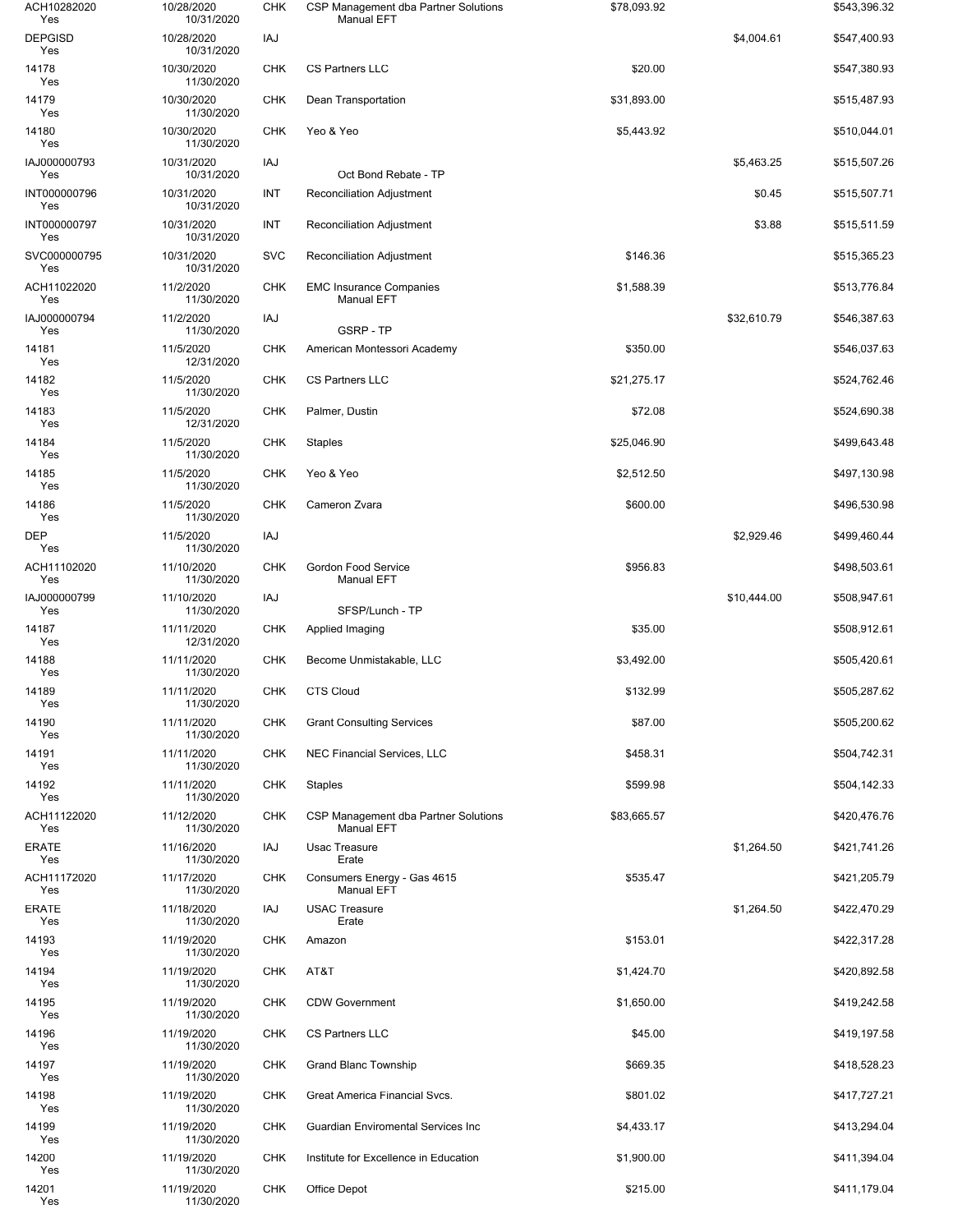| 14202<br>Yes               | 11/19/2020<br>11/30/2020 | <b>CHK</b> | Prairie Farms Dairy Inc                                            | \$469.67    |              | \$410,709.37 |
|----------------------------|--------------------------|------------|--------------------------------------------------------------------|-------------|--------------|--------------|
| 14203<br>Yes               | 11/19/2020<br>12/31/2020 | <b>CHK</b> | <b>Quill Corporation</b>                                           | \$209.99    |              | \$410,499.38 |
| 14204<br>Yes               | 11/19/2020<br>11/30/2020 | <b>CHK</b> | Ricoh USA Inc                                                      | \$1,941.30  |              | \$408,558.08 |
| 14205<br>Yes               | 11/19/2020<br>11/30/2020 | <b>CHK</b> | <b>Rose Pest Solutions</b>                                         | \$60.00     |              | \$408,498.08 |
| 14206<br>Yes               | 11/19/2020<br>11/30/2020 | <b>CHK</b> | <b>School Specialty</b>                                            | \$38.00     |              | \$408,460.08 |
| 14207<br>Yes               | 11/19/2020<br>11/30/2020 | <b>CHK</b> | The Sherwin-Williams Co.                                           | \$451.58    |              | \$408,008.50 |
| 14208<br>Yes               | 11/19/2020<br>11/30/2020 | <b>CHK</b> | Somethin's Fishy Inc                                               | \$50.00     |              | \$407,958.50 |
| 14209<br>Yes               | 11/19/2020<br>12/31/2020 | <b>CHK</b> | Wood, Patty                                                        | \$558.69    |              | \$407,399.81 |
| 14210<br>Yes               | 11/19/2020<br>11/30/2020 | <b>CHK</b> | Yeo & Yeo                                                          | \$3,470.00  |              | \$403,929.81 |
| 14211<br>Yes               | 11/19/2020<br>11/30/2020 | <b>CHK</b> | Yeo & Yeo                                                          | \$5,000.00  |              | \$398,929.81 |
| ACH11192020<br>Yes         | 11/19/2020<br>11/30/2020 | <b>CHK</b> | Gordon Food Service<br><b>Manual EFT</b>                           | \$4,769.46  |              | \$394,160.35 |
| ACH11192020<br>Yes         | 11/19/2020<br>11/30/2020 | <b>CHK</b> | Home Depot Credit Services<br><b>Manual EFT</b>                    | \$161.12    |              | \$393,999.23 |
| ACH11192020<br>Yes         | 11/19/2020<br>11/30/2020 | <b>CHK</b> | <b>Pitney Bowes Global Financial Services</b><br><b>Manual EFT</b> | \$320.99    |              | \$393,678.24 |
| ACH11192020<br>Yes         | 11/19/2020<br>11/30/2020 | <b>CHK</b> | Republic Services #237<br><b>Manual EFT</b>                        | \$508.87    |              | \$393,169.37 |
| ACH11242020<br>Yes         | 11/24/2020<br>11/30/2020 | <b>CHK</b> | CSP Management dba Partner Solutions<br><b>Manual EFT</b>          | \$77,061.41 |              | \$316,107.96 |
| <b>GISD DEPOSIT</b><br>Yes | 11/24/2020<br>11/30/2020 | IAJ        | <b>GISD Deposit</b>                                                |             | \$9,094.00   | \$325,201.96 |
| IAJ000000798<br>Yes        | 11/24/2020<br>11/30/2020 | IAJ        | Nov State Aid - TP                                                 |             | \$140,485.82 | \$465,687.78 |
| ACH11272020<br>Yes         | 11/27/2020<br>11/30/2020 | <b>CHK</b> | <b>Team Financial Group Inc</b><br><b>Manual EFT</b>               | \$871.05    |              | \$464,816.73 |
| ACH11272020<br>Yes         | 11/27/2020<br>11/30/2020 | <b>CHK</b> | <b>Team Financial Group</b><br><b>Manual EFT</b>                   | \$740.53    |              | \$464,076.20 |
| ACH11302020<br>Yes         | 11/30/2020<br>12/31/2020 | <b>CHK</b> | Consumers Energy - Electric 4383<br><b>Manual EFT</b>              | \$2,913.62  |              | \$461,162.58 |
| ACH11302020<br>Yes         | 11/30/2020<br>12/31/2020 | <b>CHK</b> | <b>Comcast Business</b><br><b>Manual EFT</b>                       | \$98.05     |              | \$461,064.53 |
| IAJ000000800<br>Yes        | 11/30/2020<br>12/31/2020 | IAJ        | Heath & Human Serv - TP                                            |             | \$15.00      | \$461,079.53 |
| IAJ000000801<br>Yes        | 11/30/2020<br>11/30/2020 | IAJ        | Nov Bond Rebate - TP                                               |             | \$5,463.58   | \$466,543.11 |
| INT000000803<br>Yes        | 11/30/2020<br>11/30/2020 | INT        | <b>Reconciliation Adjustment</b>                                   |             | \$4.93       | \$466,548.04 |
| SVC000000802<br>Yes        | 11/30/2020<br>11/30/2020 | <b>SVC</b> | Reconciliation Adjustment                                          | \$116.66    |              | \$466,431.38 |
| 14212<br>Yes               | 12/1/2020<br>12/31/2020  | <b>CHK</b> | Dean Transportation                                                | \$41,273.30 |              | \$425,158.08 |
| 14213<br>Yes               | 12/1/2020<br>12/31/2020  | <b>CHK</b> | Great America Financial Svcs.                                      | \$676.02    |              | \$424,482.06 |
| 14214<br>Yes               | 12/1/2020<br>12/31/2020  | <b>CHK</b> | Illumiscapes Lawncare Inc                                          | \$900.00    |              | \$423,582.06 |
| 14215<br>Yes               | 12/1/2020<br>12/31/2020  | CHK        | Imagine Learning, Inc.                                             | \$15,000.00 |              | \$408,582.06 |
| 14216<br>Yes               | 12/1/2020<br>12/31/2020  | <b>CHK</b> | McGraw-Hill Education, Inc.                                        | \$1,126.80  |              | \$407,455.26 |
| 14217<br>Yes               | 12/1/2020<br>12/31/2020  | <b>CHK</b> | Prairie Farms Dairy Inc                                            | \$306.56    |              | \$407,148.70 |
| 14218<br>Yes               | 12/1/2020<br>12/31/2020  | CHK        | Vogt's Flowers                                                     | \$49.90     |              | \$407,098.80 |
| 14219<br>Yes               | 12/1/2020<br>12/31/2020  | <b>CHK</b> | Xello                                                              | \$635.00    |              | \$406,463.80 |
| 14220<br>Yes               | 12/1/2020<br>12/31/2020  | <b>CHK</b> | Yeo & Yeo                                                          | \$3,352.00  |              | \$403,111.80 |
| 14221<br>Yes               | 12/1/2020<br>12/31/2020  | <b>CHK</b> | Yeo & Yeo                                                          | \$1,750.00  |              | \$401,361.80 |
| ACH12012020<br>Yes         | 12/1/2020<br>12/31/2020  | <b>CHK</b> | <b>EMC Insurance Companies</b><br><b>Manual EFT</b>                | \$1,588.34  |              | \$399,773.46 |
| 14222<br>Yes               | 12/11/2020<br>1/31/2021  | <b>CHK</b> | Applied Imaging                                                    | \$306.94    |              | \$399,466.52 |
| 14223<br>Yes               | 12/11/2020<br>12/31/2020 | CHK        | AT&T                                                               | \$1,424.70  |              | \$398,041.82 |
| 14224<br>Yes               | 12/11/2020<br>12/31/2020 | <b>CHK</b> | <b>Building Bridges Therapy Center</b>                             | \$2,405.33  |              | \$395,636.49 |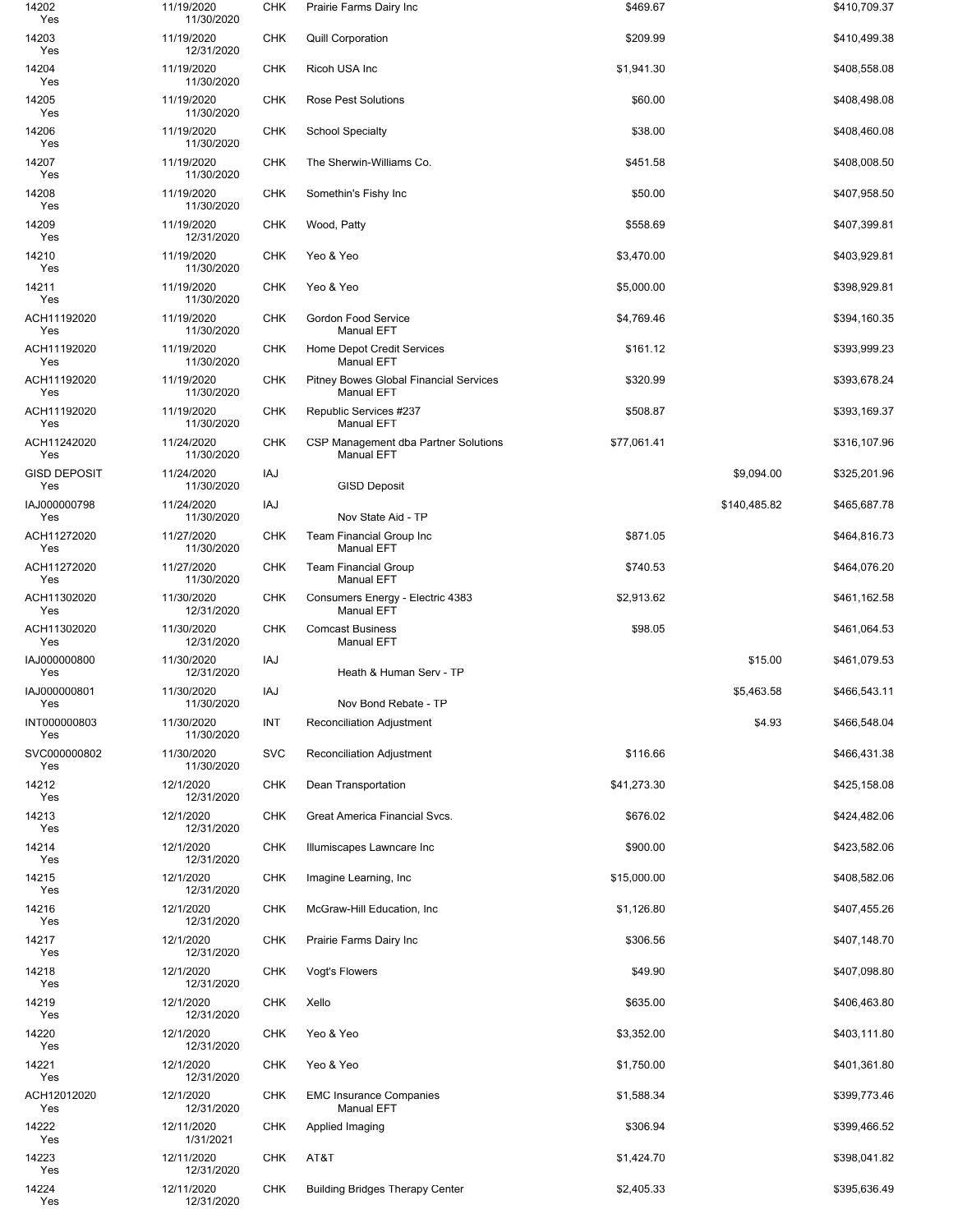| 14225<br>Yes                   | 12/11/2020<br>12/31/2020 | <b>CHK</b> | CS Partners Inc                                           | \$22,775.17 |              | \$372,861.32 |
|--------------------------------|--------------------------|------------|-----------------------------------------------------------|-------------|--------------|--------------|
| 14226<br>Yes                   | 12/11/2020<br>12/31/2020 | <b>CHK</b> | <b>CTS Cloud</b>                                          | \$132.96    |              | \$372,728.36 |
| 14227<br>Yes                   | 12/11/2020<br>12/31/2020 | <b>CHK</b> | Guardian Enviromental Services Inc                        | \$265.00    |              | \$372,463.36 |
| 14228<br>Yes                   | 12/11/2020<br>12/31/2020 | <b>CHK</b> | Illumiscapes Lawncare Inc                                 | \$225.00    |              | \$372,238.36 |
| 14229<br>Yes                   | 12/11/2020<br>12/31/2020 | <b>CHK</b> | NEC Financial Services, LLC                               | \$458.31    |              | \$371,780.05 |
| 14230<br>Yes                   | 12/11/2020<br>12/31/2020 | <b>CHK</b> | Prairie Farms Dairy Inc                                   | \$306.56    |              | \$371,473.49 |
| 14231<br>Yes                   | 12/11/2020<br>12/31/2020 | <b>CHK</b> | Ricoh USA Inc                                             | \$1,895.08  |              | \$369,578.41 |
| 14232<br>Yes                   | 12/11/2020<br>12/31/2020 | <b>CHK</b> | Teacher Innovations, Inc.                                 | \$30.38     |              | \$369,548.03 |
| 14233<br>Yes                   | 12/11/2020<br>1/31/2021  | <b>CHK</b> | Tri County Supply Inc                                     | \$50.66     |              | \$369,497.37 |
| 14234<br>Yes                   | 12/11/2020<br>12/31/2020 | <b>CHK</b> | Yeo & Yeo                                                 | \$3,610.00  |              | \$365,887.37 |
| ACH12112020<br>Yes             | 12/11/2020<br>12/31/2020 | <b>CHK</b> | Gordon Food Service<br><b>Manual EFT</b>                  | \$5,179.72  |              | \$360,707.65 |
| ACH12112020<br>Yes             | 12/11/2020<br>12/31/2020 | <b>CHK</b> | Home Depot Credit Services<br><b>Manual EFT</b>           | \$453.40    |              | \$360,254.25 |
| ACH12112020<br>Yes             | 12/11/2020<br>12/31/2020 | <b>CHK</b> | Republic Services #237<br><b>Manual EFT</b>               | \$508.53    |              | \$359,745.72 |
| ACH12142020<br>Yes             | 12/14/2020<br>12/31/2020 | <b>CHK</b> | CSP Management dba Partner Solutions<br><b>Manual EFT</b> | \$92,746.64 |              | \$266,999.08 |
| 14235<br>Yes                   | 12/16/2020<br>12/31/2020 | <b>CHK</b> | Dean Transportation                                       | \$28,176.63 |              | \$238,822.45 |
| 14236<br>Yes                   | 12/16/2020<br>12/31/2020 | <b>CHK</b> | <b>Grant Consulting Services</b>                          | \$313.20    |              | \$238,509.25 |
| 14237<br>Yes                   | 12/16/2020<br>12/31/2020 | <b>CHK</b> | Imagine Learning, Inc.                                    | \$45,500.00 |              | \$193,009.25 |
| ACH12162020<br>Yes             | 12/16/2020<br>12/31/2020 | <b>CHK</b> | Consumers Energy - Gas 4615<br><b>Manual EFT</b>          | \$1,452.75  |              | \$191,556.50 |
| ACH12162020<br>Yes             | 12/16/2020<br>0/0/0000   | <b>CHK</b> | Consumers Energy - Electric 4383<br><b>Manual EFT</b>     | \$5,698.62  |              | \$191,556.50 |
| 12.17.20<br>Yes                | 12/17/2020<br>12/31/2020 | <b>CHK</b> | Consumers Energy - Electric 4383<br><b>Manual EFT</b>     | \$2,785.00  |              | \$188,771.50 |
| 14238<br>Yes                   | 12/17/2020<br>12/31/2020 | <b>CHK</b> | <b>ADT Commercial</b>                                     | \$1,248.00  |              | \$187,523.50 |
| 14239<br>Yes                   | 12/17/2020<br>0/0/0000   | <b>CHK</b> | Budzyn, Emily                                             | \$149.78    |              | \$187,523.50 |
| 14240<br>Yes                   | 12/17/2020<br>12/31/2020 | <b>CHK</b> | Great America Financial Svcs.                             | \$756.12    |              | \$186,767.38 |
| 14241<br>Yes                   | 12/17/2020<br>1/31/2021  | <b>CHK</b> | Komatz, Hope                                              | \$19.42     |              | \$186,747.96 |
| 14242<br>Yes                   | 12/17/2020<br>12/31/2020 | <b>CHK</b> | Ricoh USA Inc                                             | \$837.69    |              | \$185,910.27 |
| ACH12172020<br>Yes             | 12/17/2020<br>12/31/2020 | <b>CHK</b> | <b>Comcast Business</b><br><b>Manual EFT</b>              | \$98.05     |              | \$185,812.22 |
| <b>DEPOSIT 12.18.20</b><br>Yes | 12/18/2020<br>12/31/2020 | IAJ        | <b>DEPOSIT 12.18.20</b>                                   |             | \$2,892.09   | \$188,704.31 |
| IAJ000000805<br>Yes            | 12/18/2020<br>12/31/2020 | IAJ        | <b>ACT 18 - TP</b>                                        |             | \$2,628.23   | \$191,332.54 |
| IAJ000000804<br>Yes            | 12/23/2020<br>12/31/2020 | IAJ        | December State Aid - TP                                   |             | \$116,725.91 | \$308,058.45 |
| ACH12272020<br>Yes             | 12/27/2020<br>12/31/2020 | <b>CHK</b> | Team Financial Group Inc<br><b>Manual EFT</b>             | \$871.05    |              | \$307,187.40 |
| ACH12272020<br>Yes             | 12/27/2020<br>12/31/2020 | <b>CHK</b> | <b>Team Financial Group</b><br><b>Manual EFT</b>          | \$740.53    |              | \$306,446.87 |
| ACH12282020<br>Yes             | 12/28/2020<br>12/31/2020 | <b>CHK</b> | CSP Management dba Partner Solutions<br><b>Manual EFT</b> | \$78,158.56 |              | \$228,288.31 |
| INT000000806<br>Yes            | 12/31/2020<br>12/31/2020 | INT        | Reconciliation Adjustment                                 |             | \$5.13       | \$228,293.44 |
| INT000000809<br>Yes            | 12/31/2020<br>12/31/2020 | INT        | Reconciliation Adjustment                                 |             | \$0.46       | \$228,293.90 |
| SVC000000807<br>Yes            | 12/31/2020<br>12/31/2020 | <b>SVC</b> | Reconciliation Adjustment                                 | \$118.39    |              | \$228,175.51 |
| ACH01042021<br>Yes             | 1/4/2021<br>1/31/2021    | <b>CHK</b> | <b>EMC Insurance Companies</b><br>Manual EFT              | \$1,588.40  |              | \$226,587.11 |
| 14243<br>Yes                   | 1/8/2021<br>1/31/2021    | <b>CHK</b> | Allied-Eagle Supply Co.                                   | \$11.97     |              | \$226,575.14 |
| 14244<br>Yes                   | 1/8/2021<br>1/31/2021    | <b>CHK</b> | AT&T                                                      | \$1,424.70  |              | \$225,150.44 |
| 14245<br>Yes                   | 1/8/2021<br>1/31/2021    | <b>CHK</b> | <b>Building Bridges Therapy Center</b>                    | \$1,530.00  |              | \$223,620.44 |

\*

\*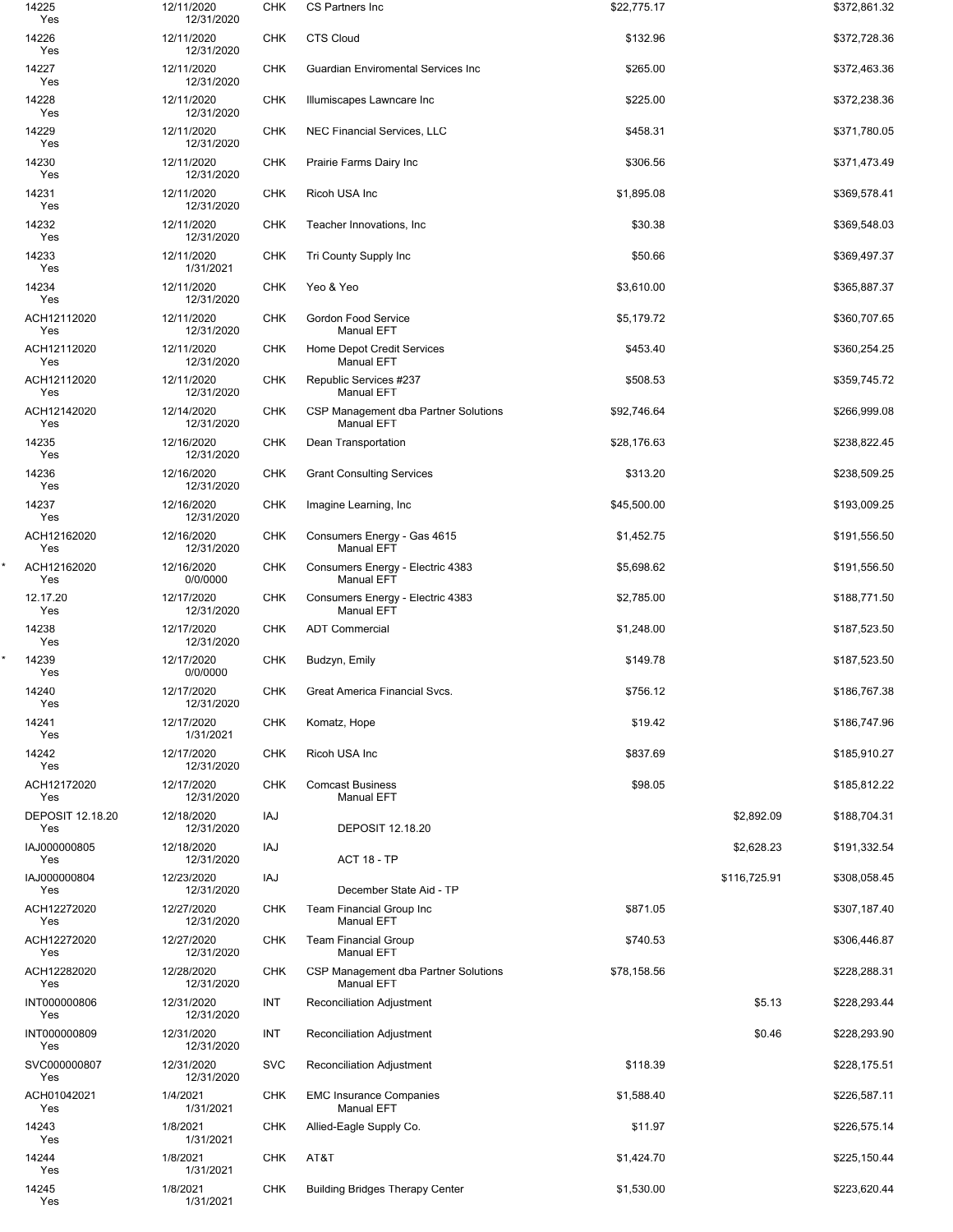| 14246<br>Yes        | 1/8/2021<br>1/31/2021  | <b>CHK</b> | <b>CDW Government</b>                                              | \$1,650.00  |              | \$221,970.44 |
|---------------------|------------------------|------------|--------------------------------------------------------------------|-------------|--------------|--------------|
| 14247<br>Yes        | 1/8/2021<br>1/31/2021  | <b>CHK</b> | CS Partners Inc                                                    | \$21,275.17 |              | \$200,695.27 |
| 14248<br>Yes        | 1/8/2021<br>1/31/2021  | <b>CHK</b> | Dickinson Wright, PLLC                                             | \$2,184.50  |              | \$198,510.77 |
| 14249<br>Yes        | 1/8/2021<br>1/31/2021  | <b>CHK</b> | Genesee Intermediate School District                               | \$3,638.16  |              | \$194,872.61 |
| 14250<br>Yes        | 1/8/2021<br>1/31/2021  | <b>CHK</b> | Grand Blanc Township                                               | \$1,258.87  |              | \$193,613.74 |
| 14251<br>Yes        | 1/8/2021<br>1/31/2021  | <b>CHK</b> | Learning A-Z                                                       | \$1,259.40  |              | \$192,354.34 |
| 14252<br>Yes        | 1/8/2021<br>1/31/2021  | <b>CHK</b> | Prairie Farms Dairy Inc                                            | \$607.80    |              | \$191,746.54 |
| 14253<br>Yes        | 1/8/2021<br>1/31/2021  | <b>CHK</b> | Seesaw Learning Inc                                                | \$632.50    |              | \$191,114.04 |
| 14254<br>Yes        | 1/8/2021<br>1/31/2021  | <b>CHK</b> | Somethin's Fishy Inc                                               | \$50.00     |              | \$191,064.04 |
| 14255<br>Yes        | 1/8/2021<br>1/31/2021  | <b>CHK</b> | Tri County Supply Inc                                              | \$154.64    |              | \$190,909.40 |
| 14256               | 1/8/2021               | <b>CHK</b> | Yeo & Yeo                                                          | \$1,534.00  |              | \$189,375.40 |
| Yes<br>ACH01082021  | 1/31/2021<br>1/8/2021  | <b>CHK</b> | <b>Gordon Food Service</b>                                         | \$3,281.10  |              | \$186,094.30 |
| Yes<br>ACH01082021  | 1/31/2021<br>1/8/2021  | <b>CHK</b> | <b>Manual EFT</b><br><b>Pitney Bowes Global Financial Services</b> | \$213.60    |              | \$185,880.70 |
| Yes<br>ACH01082021  | 1/31/2021<br>1/8/2021  | <b>CHK</b> | <b>Manual EFT</b><br>Republic Services #237                        | \$512.85    |              | \$185,367.85 |
| Yes<br>ACH01132021  | 1/31/2021<br>1/13/2021 | <b>CHK</b> | <b>Manual EFT</b><br>CSP Management dba Partner Solutions          | \$81,154.11 |              | \$104,213.74 |
| Yes<br>14257        | 1/31/2021<br>1/15/2021 | <b>CHK</b> | <b>Manual EFT</b><br><b>CTS Cloud</b>                              | \$132.96    |              | \$104,080.78 |
| Yes<br>14258        | 2/28/2021<br>1/15/2021 | <b>CHK</b> | DocuSign                                                           | \$3,750.00  |              | \$100,330.78 |
| Yes<br>14259        | 1/31/2021<br>1/15/2021 | <b>CHK</b> | <b>Grant Consulting Services</b>                                   | \$216.05    |              | \$100,114.73 |
| Yes<br>14260        | 1/31/2021<br>1/15/2021 | <b>CHK</b> | Great America Financial Svcs.                                      | \$676.02    |              | \$99,438.71  |
| Yes<br>14261        | 1/31/2021<br>1/15/2021 | <b>CHK</b> | <b>MAPSA</b>                                                       | \$1,280.00  |              | \$98,158.71  |
| Yes<br>14262        | 1/31/2021<br>1/15/2021 | <b>CHK</b> | <b>NEC Financial Services, LLC</b>                                 | \$458.31    |              | \$97,700.40  |
| Yes<br>14263        | 1/31/2021<br>1/15/2021 | <b>CHK</b> | Prairie Farms Dairy Inc                                            | \$269.33    |              | \$97,431.07  |
| Yes<br>14264        | 1/31/2021<br>1/15/2021 | <b>CHK</b> | <b>Rose Pest Solutions</b>                                         | \$120.00    |              | \$97,311.07  |
| Yes<br>14265        | 1/31/2021<br>1/15/2021 | <b>CHK</b> | Yeo & Yeo                                                          | \$3,470.00  |              | \$93,841.07  |
| Yes<br>ACH01192021  | 1/31/2021<br>1/19/2021 | <b>CHK</b> | Consumers Energy - Gas 4615                                        | \$3,511.02  |              | \$90,330.05  |
| Yes<br>ACH01192021  | 1/31/2021<br>1/19/2021 | <b>CHK</b> | Manual EFT<br>Consumers Energy - Electric 4383                     | \$3,037.37  |              | \$87,292.68  |
| Yes<br>IAJ000000812 | 1/31/2021<br>1/19/2021 | IAJ        | <b>Manual EFT</b>                                                  |             | \$13,592.43  | \$100,885.11 |
| Yes<br>IAJ000000810 | 1/31/2021<br>1/25/2021 | IAJ        | SFSP/Lunch - TP                                                    |             | \$132,991.63 | \$233,876.74 |
| Yes                 | 1/31/2021              |            | January State Aid - TP                                             |             |              |              |
| ACH01272021<br>Yes  | 1/27/2021<br>1/31/2021 | <b>CHK</b> | Team Financial Group Inc<br><b>Manual EFT</b>                      | \$871.05    |              | \$233,005.69 |
| ACH01272021<br>Yes  | 1/27/2021<br>1/31/2021 | <b>CHK</b> | <b>Team Financial Group</b><br><b>Manual EFT</b>                   | \$740.53    |              | \$232,265.16 |
| 14266<br>Yes        | 1/28/2021<br>2/28/2021 | <b>CHK</b> | <b>ADT Commercial</b>                                              | \$519.12    |              | \$231,746.04 |
| 14267<br>Yes        | 1/28/2021<br>0/0/0000  | <b>CHK</b> | Genesee Intermediate School District                               | \$883.05    |              | \$231,746.04 |
| 14268<br>Yes        | 1/28/2021<br>2/28/2021 | <b>CHK</b> | Staples                                                            | \$41,398.62 |              | \$190,347.42 |
| ACH01282021<br>Yes  | 1/28/2021<br>1/31/2021 | <b>CHK</b> | CSP Management dba Partner Solutions<br>Manual EFT                 | \$81,089.93 |              | \$109,257.49 |
| IAJ000000811<br>Yes | 1/31/2021<br>1/31/2021 | IAJ        | January Bond Rebate - TP                                           |             | \$2,587.04   | \$111,844.53 |
| INT000000814<br>Yes | 1/31/2021<br>1/31/2021 | INT        | Reconciliation Adjustment                                          |             | \$3.08       | \$111,847.61 |
| INT000000815<br>Yes | 1/31/2021<br>1/31/2021 | INT        | <b>Reconciliation Adjustment</b>                                   |             | \$0.43       | \$111,848.04 |
| OIN000000816<br>Yes | 1/31/2021<br>1/31/2021 | OIN        | <b>Reconciliation Adjustment</b>                                   |             | \$0.03       | \$111,848.07 |
| SVC000000813<br>Yes | 1/31/2021<br>1/31/2021 | <b>SVC</b> | Reconciliation Adjustment                                          | \$136.90    |              | \$111,711.17 |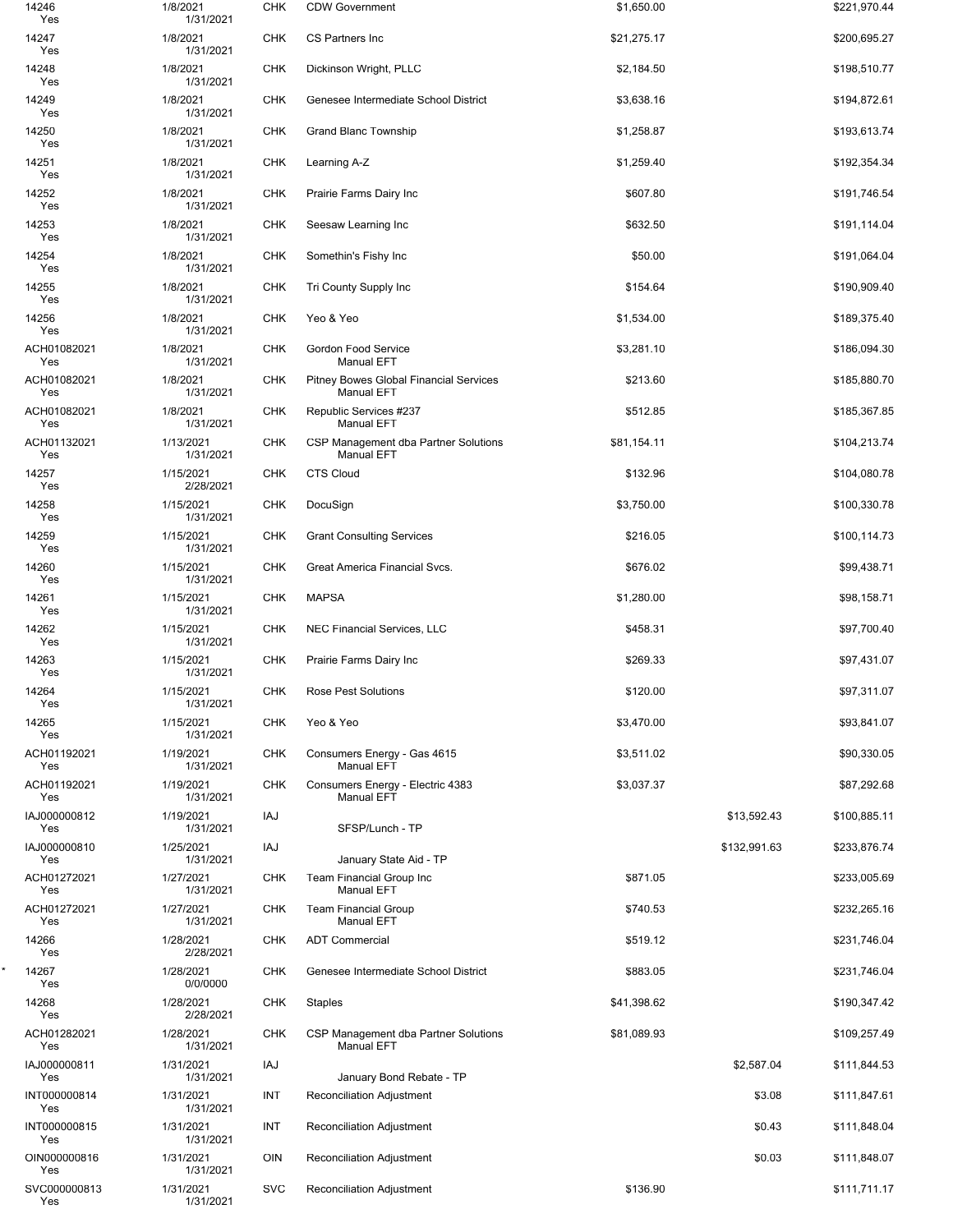| ACH02012021<br>Yes  | 2/1/2021<br>2/28/2021  | <b>CHK</b> | <b>EMC Insurance Companies</b><br><b>Manual EFT</b>       | \$1,588.34  |              | \$110,122.83  |
|---------------------|------------------------|------------|-----------------------------------------------------------|-------------|--------------|---------------|
| <b>ERATE</b><br>Yes | 2/10/2021<br>2/28/2021 | IAJ        | Erate                                                     |             | \$2,529.90   | \$112,652.73  |
| 14269<br>Yes        | 2/11/2021<br>2/28/2021 | <b>CHK</b> | AT&T                                                      | \$1,424.70  |              | \$111,228.03  |
| 14270<br>Yes        | 2/11/2021<br>2/28/2021 | CHK        | <b>CTS Cloud</b>                                          | \$132.98    |              | \$111,095.05  |
| 14271<br>Yes        | 2/11/2021<br>2/28/2021 | CHK        | <b>Grand Blanc Township</b>                               | \$625.00    |              | \$110,470.05  |
| 14272<br>Yes        | 2/11/2021<br>2/28/2021 | <b>CHK</b> | NCS Pearson Inc                                           | \$50.00     |              | \$110,420.05  |
| 14273<br>Yes        | 2/11/2021<br>2/28/2021 | <b>CHK</b> | Somethin's Fishy Inc                                      | \$50.00     |              | \$110,370.05  |
| ACH02112021<br>Yes  | 2/11/2021<br>2/28/2021 | CHK        | <b>Comcast Business</b><br><b>Manual EFT</b>              | \$130.52    |              | \$110,239.53  |
| ACH02112021<br>Yes  | 2/11/2021<br>2/28/2021 | <b>CHK</b> | Gordon Food Service<br><b>Manual EFT</b>                  | \$370.00    |              | \$109,869.53  |
| ACH02112021<br>Yes  | 2/11/2021<br>2/28/2021 | <b>CHK</b> | Republic Services #237<br><b>Manual EFT</b>               | \$517.11    |              | \$109,352.42  |
| ACH02122021<br>Yes  | 2/12/2021<br>2/28/2021 | <b>CHK</b> | CSP Management dba Partner Solutions<br><b>Manual EFT</b> | \$80,074.62 |              | \$29,277.80   |
| IAJ000000822<br>Yes | 2/16/2021<br>2/28/2021 | IAJ        | SFSP/Lunch - TP                                           |             | \$10,339.50  | \$39,617.30   |
| ACH02172021         | 2/17/2021              | <b>CHK</b> | Consumers Energy - Gas 4615                               | \$3,759.22  |              | \$35,858.08   |
| Yes<br>ACH02172021  | 2/28/2021<br>2/17/2021 | CHK        | <b>Manual EFT</b><br>Consumers Energy - Electric 4383     | \$2,918.85  |              | \$32,939.23   |
| Yes<br>14274        | 2/28/2021<br>2/18/2021 | <b>CHK</b> | <b>Manual EFT</b><br><b>NEC Financial Services, LLC</b>   | \$458.31    |              | \$32,480.92   |
| Yes<br>14275        | 2/28/2021<br>2/24/2021 | <b>CHK</b> | Applied Imaging                                           | \$158.43    |              | \$32,322.49   |
| Yes<br>14276        | 3/1/2021<br>2/24/2021  | CHK        | The Arbitrage Group Inc                                   | \$750.00    |              | \$31,572.49   |
| Yes<br>14277        | 3/1/2021<br>2/24/2021  | <b>CHK</b> | <b>Building Bridges Therapy Center</b>                    | \$1,530.00  |              | \$30,042.49   |
| Yes<br>14278        | 3/1/2021<br>2/24/2021  | <b>CHK</b> | CS Partners Inc                                           | \$21,275.17 |              | \$8,767.32    |
| Yes<br>14279        | 3/1/2021<br>2/24/2021  | CHK        | Genesee County Health Department                          | \$350.00    |              | \$8,417.32    |
| Yes<br>14280        | 3/1/2021<br>2/24/2021  | <b>CHK</b> | Genesee Intermediate School District                      | \$1,819.08  |              | \$6,598.24    |
| Yes<br>14281        | 3/1/2021<br>2/24/2021  | CHK        | <b>Grant Consulting Services</b>                          | \$487.50    |              | \$6,110.74    |
| Yes<br>14282        | 3/1/2021<br>2/24/2021  | CHK        | Great America Financial Svcs.                             | \$676.02    |              | \$5,434.72    |
| Yes<br>14283        | 3/1/2021<br>2/24/2021  | <b>CHK</b> | KAMI                                                      | \$1,212.00  |              | \$4,222.72    |
| Yes<br>14284        | 4/30/2021<br>2/24/2021 | <b>CHK</b> | McGraw-Hill Education, Inc                                | \$227.85    |              | \$3,994.87    |
| Yes<br>14285        | 3/1/2021<br>2/24/2021  | CHK        | Prairie Farms Dairy Inc                                   | \$550.38    |              | \$3,444.49    |
| Yes<br>14286        | 3/1/2021<br>2/24/2021  | <b>CHK</b> | <b>School Specialty</b>                                   | \$128.89    |              | \$3,315.60    |
| Yes<br>14287        | 3/1/2021<br>2/24/2021  | <b>CHK</b> | Yeo & Yeo                                                 | \$4,290.00  |              | (\$974.40)    |
| Yes                 | 3/1/2021               |            |                                                           |             |              |               |
| IAJ000000817<br>Yes | 2/24/2021<br>0/0/0000  | IAJ        | <b>ACT 18 - TP</b>                                        |             | \$37,520.36  | (\$974.40)    |
| IAJ000000820<br>Yes | 2/24/2021<br>2/28/2021 | IAJ        | IDEA/ACT 18 - TP                                          |             | \$37,520.36  | \$36,545.96   |
| ACH02252021<br>Yes  | 2/25/2021<br>3/1/2021  | <b>CHK</b> | Gordon Food Service<br><b>Manual EFT</b>                  | \$6,480.51  |              | \$30,065.45   |
| ACH02252021<br>Yes  | 2/25/2021<br>2/28/2021 | CHK        | Home Depot Credit Services<br><b>Manual EFT</b>           | \$140.13    |              | \$29,925.32   |
| ACH02252021<br>Yes  | 2/25/2021<br>2/28/2021 | <b>CHK</b> | CSP Management dba Partner Solutions<br><b>Manual EFT</b> | \$82,935.96 |              | (\$53,010.64) |
| IAJ000000818<br>Yes | 2/25/2021<br>2/28/2021 | IAJ        | February State Aid - TP                                   |             | \$134,708.96 | \$81,698.32   |
| IAJ000000819<br>Yes | 2/26/2021<br>3/1/2021  | IAJ        | GSRP-TP                                                   |             | \$32,657.83  | \$114,356.15  |
| ACH02272021<br>Yes  | 2/27/2021<br>2/28/2021 | <b>CHK</b> | <b>Team Financial Group Inc</b><br><b>Manual EFT</b>      | \$871.05    |              | \$113,485.10  |
| ACH02272021<br>Yes  | 2/27/2021<br>3/1/2021  | <b>CHK</b> | <b>Team Financial Group</b><br><b>Manual EFT</b>          | \$740.53    |              | \$112,744.57  |
| INT000000835<br>Yes | 2/27/2021<br>2/27/2021 | INT        | <b>Reconciliation Adjustment</b>                          |             | \$0.34       | \$112,744.91  |
| IAJ000000821<br>Yes | 2/28/2021<br>2/28/2021 | IAJ        | Feb Bond Rebate - TP                                      |             | \$5,049.70   | \$117,794.61  |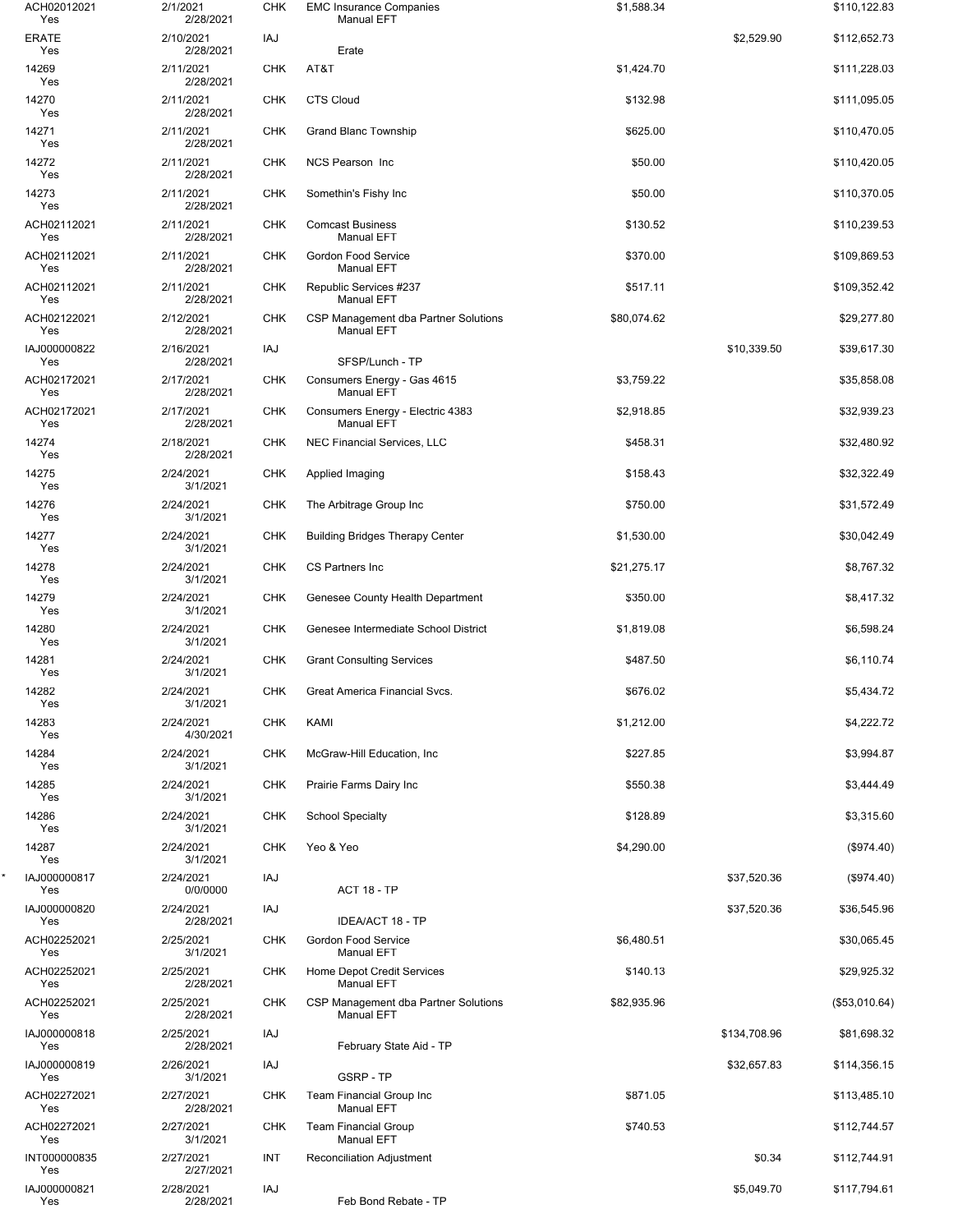| INT000000825<br>Yes | 2/28/2021<br>2/28/2021 | INT        | Reconciliation Adjustment                                   |             | \$0.70       | \$117,795.31 |
|---------------------|------------------------|------------|-------------------------------------------------------------|-------------|--------------|--------------|
| INT000000826<br>Yes | 2/28/2021<br>2/28/2021 | INT        | Reconciliation Adjustment                                   |             | \$0.38       | \$117,795.69 |
| SVC000000824<br>Yes | 2/28/2021<br>2/28/2021 | <b>SVC</b> | Reconciliation Adjustment                                   | \$87.78     |              | \$117,707.91 |
| ACH03012021<br>Yes  | 3/1/2021<br>3/1/2021   | <b>CHK</b> | <b>EMC Insurance Companies</b><br>Manual EFT                | \$1,588.40  |              | \$116,119.51 |
| IAJ000000823<br>Yes | 3/1/2021<br>3/1/2021   | IAJ        | Federal/COVID Funds - TP                                    |             | \$202,575.60 | \$318,695.11 |
| 14288<br>Yes        | 3/4/2021<br>3/1/2021   | <b>CHK</b> | Applied Imaging                                             | \$146.47    |              | \$318,548.64 |
| 14289<br>Yes        | 3/4/2021<br>3/1/2021   | <b>CHK</b> | Ware, Emily                                                 | \$149.78    |              | \$318,398.86 |
| 14290<br>Yes        | 3/4/2021<br>3/1/2021   | <b>CHK</b> | Dameron, James                                              | \$22.40     |              | \$318,376.46 |
| 14291<br>Yes        | 3/4/2021<br>3/1/2021   | <b>CHK</b> | Genesee Intermediate School District                        | \$45.00     |              | \$318,331.46 |
| 14292<br>Yes        | 3/4/2021<br>3/1/2021   | <b>CHK</b> | Grand Blanc Township                                        | \$633.87    |              | \$317,697.59 |
| 14293<br>Yes        | 3/4/2021<br>3/1/2021   | <b>CHK</b> | Intrado Interactive Services Corp                           | \$840.32    |              | \$316,857.27 |
| 14294<br>Yes        | 3/4/2021<br>3/1/2021   | <b>CHK</b> | Somethin's Fishy Inc                                        | \$50.00     |              | \$316,807.27 |
| 14295<br>Yes        | 3/4/2021<br>3/1/2021   | <b>CHK</b> | US Bank                                                     | \$2,300.00  |              | \$314,507.27 |
| ACH03042021<br>Yes  | 3/4/2021<br>3/1/2021   | CHK        | <b>Comcast Business</b><br><b>Manual EFT</b>                | \$140.52    |              | \$314,366.75 |
| <b>DEP</b><br>Yes   | 3/4/2021<br>3/1/2021   | IAJ        |                                                             |             | \$1,941.30   | \$316,308.05 |
| ACH03122021<br>Yes  | 3/12/2021<br>3/1/2021  | <b>CHK</b> | CSP Management dba Partner Solutions<br><b>Manual EFT</b>   | \$78,190.37 |              | \$238,117.68 |
| 14296<br>Yes        | 3/15/2021<br>3/1/2021  | <b>CHK</b> | Allied-Eagle Supply Co.                                     | \$395.28    |              | \$237,722.40 |
| 14297<br>Yes        | 3/15/2021<br>3/1/2021  | <b>CHK</b> | AT&T                                                        | \$1,424.70  |              | \$236,297.70 |
| 14298<br>Yes        | 3/15/2021<br>3/1/2021  | <b>CHK</b> | CS Partners Inc                                             | \$21,275.17 |              | \$215,022.53 |
| 14299<br>Yes        | 3/15/2021<br>3/1/2021  | <b>CHK</b> | <b>CTS Cloud</b>                                            | \$132.97    |              | \$214,889.56 |
| 14300<br>Yes        | 3/15/2021<br>3/1/2021  | <b>CHK</b> | Dean Transportation                                         | \$62,421.99 |              | \$152,467.57 |
| 14301<br>Yes        | 3/15/2021<br>3/1/2021  | <b>CHK</b> | Genesee Intermediate School District                        | \$909.54    |              | \$151,558.03 |
| 14302<br>Yes        | 3/15/2021<br>3/1/2021  | CHK        | <b>Grant Consulting Services</b>                            | \$472.50    |              | \$151,085.53 |
| 14303<br>Yes        | 3/15/2021<br>3/1/2021  | <b>CHK</b> | <b>Guardian Enviromental Services Inc.</b>                  | \$3,331.46  |              | \$147,754.07 |
| 14304<br>Yes        | 3/15/2021<br>3/1/2021  | <b>CHK</b> | Illumiscapes Lawncare Inc                                   | \$3,015.00  |              | \$144,739.07 |
| 14305<br>Yes        | 3/15/2021<br>3/1/2021  | CHK        | <b>NEC Financial Services, LLC</b>                          | \$458.31    |              | \$144,280.76 |
| 14306<br>Yes        | 3/15/2021<br>3/1/2021  | <b>CHK</b> | Prairie Farms Dairy Inc                                     | \$1,013.83  |              | \$143,266.93 |
| 14307<br>Yes        | 3/15/2021<br>3/1/2021  | <b>CHK</b> | <b>Quill Corporation</b>                                    | \$1,207.02  |              | \$142,059.91 |
| 14308<br>Yes        | 3/15/2021<br>3/1/2021  | CHK        | Ricoh USA Inc                                               | \$181.96    |              | \$141,877.95 |
| 14309<br>Yes        | 3/15/2021<br>3/1/2021  | <b>CHK</b> | <b>Rose Pest Solutions</b>                                  | \$60.00     |              | \$141,817.95 |
| 14310<br>Yes        | 3/15/2021<br>3/1/2021  | <b>CHK</b> | <b>School Specialty</b>                                     | \$1,072.30  |              | \$140,745.65 |
| 14311<br>Yes        | 3/15/2021<br>3/1/2021  | CHK        | T-Mobile                                                    | \$596.64    |              | \$140,149.01 |
| 14312<br>Yes        | 3/15/2021<br>3/1/2021  | <b>CHK</b> | Yeo & Yeo                                                   | \$9,345.00  |              | \$130,804.01 |
| 14313<br>Yes        | 3/15/2021<br>3/1/2021  | <b>CHK</b> | Cameron Zvara                                               | \$575.00    |              | \$130,229.01 |
| ACH03152021<br>Yes  | 3/15/2021<br>3/1/2021  | CHK        | Gordon Food Service<br><b>Manual EFT</b>                    | \$5,985.64  |              | \$124,243.37 |
| ACH03152021<br>Yes  | 3/15/2021<br>3/1/2021  | <b>CHK</b> | Home Depot Credit Services<br><b>Manual EFT</b>             | \$222.06    |              | \$124,021.31 |
| ACH03152021<br>Yes  | 3/15/2021<br>2/27/2021 | CHK        | Pitney Bowes Global Financial Services<br><b>Manual EFT</b> | \$520.17    |              | \$123,501.14 |
| ACH03152021<br>Yes  | 3/15/2021<br>3/1/2021  | CHK        | Republic Services #237<br><b>Manual EFT</b>                 | \$523.58    |              | \$122,977.56 |
| OIN000000836<br>Yes | 3/15/2021<br>3/15/2021 | <b>OIN</b> | Reconciliation Adjustment                                   |             | \$25.00      | \$123,002.56 |
|                     |                        |            |                                                             |             |              |              |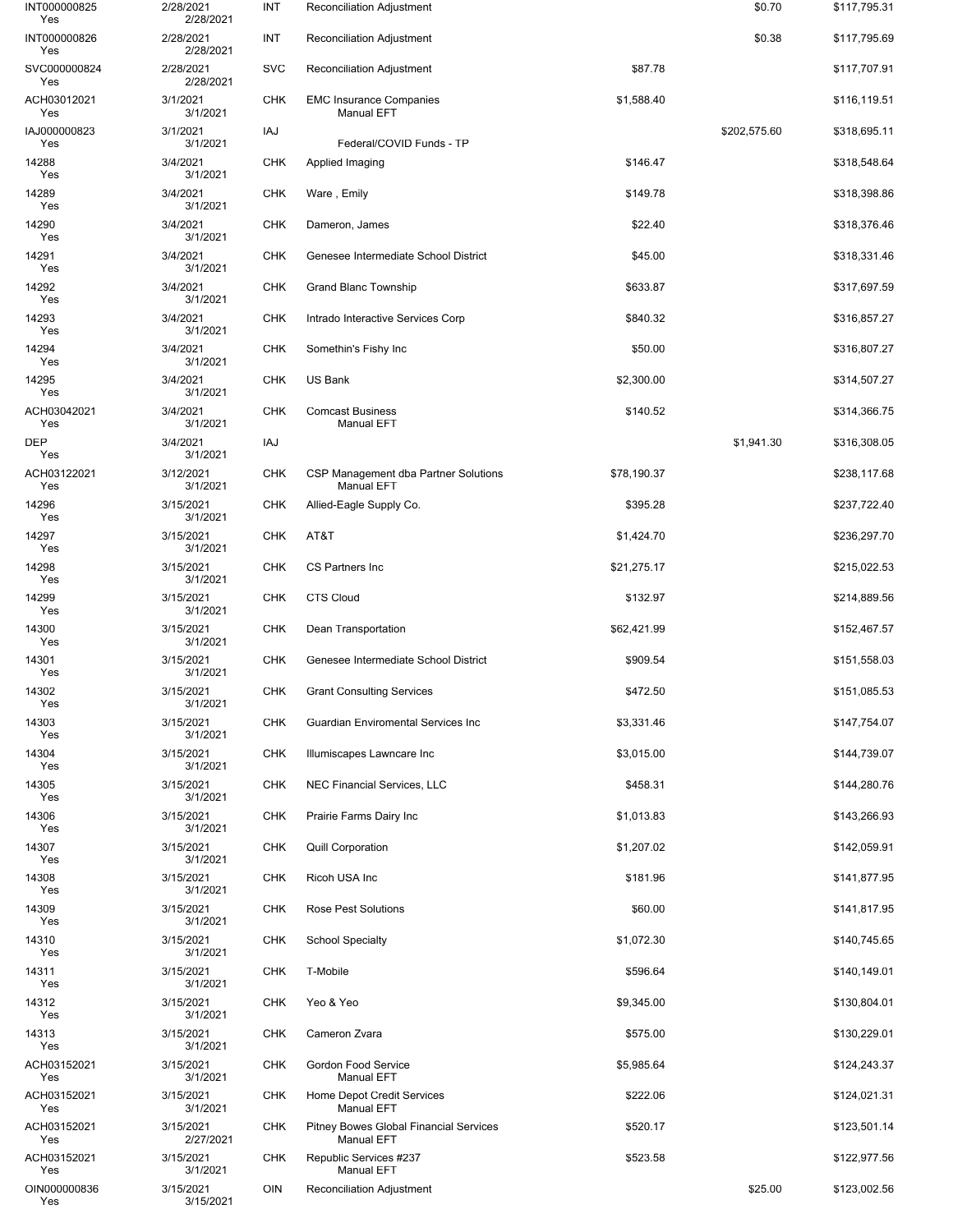| SVC000000832<br>Yes | 3/15/2021<br>3/15/2021 | <b>SVC</b> | Reconciliation Adjustment                                 | \$84.84     |              | \$122,917.72 |
|---------------------|------------------------|------------|-----------------------------------------------------------|-------------|--------------|--------------|
| ACH03182021<br>Yes  | 3/18/2021<br>3/1/2021  | <b>CHK</b> | Consumers Energy - Gas 4615<br><b>Manual EFT</b>          | \$3,047.68  |              | \$119,870.04 |
| ACH03182021<br>Yes  | 3/18/2021<br>3/1/2021  | <b>CHK</b> | Consumers Energy - Electric 4383<br><b>Manual EFT</b>     | \$4,734.70  |              | \$115,135.34 |
| IAJ000000831<br>Yes | 3/23/2021<br>3/1/2021  | IAJ        | SFSP/Lunch - TP                                           |             | \$10,848.00  | \$125,983.34 |
| 14314<br>Yes        | 3/25/2021<br>3/1/2021  | CHK        | Allied-Eagle Supply Co.                                   | \$856.44    |              | \$125,126.90 |
| 14315<br>Yes        | 3/25/2021<br>3/1/2021  | <b>CHK</b> | Amazon                                                    | \$1,038.33  |              | \$124,088.57 |
| 14316<br>Yes        | 3/25/2021<br>4/30/2021 | <b>CHK</b> | Atlas Cleaning Service Inc                                | \$960.00    |              | \$123,128.57 |
| 14317<br>Yes        | 3/25/2021<br>3/1/2021  | <b>CHK</b> | Barry, Christine                                          | \$2,208.00  |              | \$120,920.57 |
| 14318<br>Yes        | 3/25/2021<br>4/30/2021 | <b>CHK</b> | Genesee Intermediate School District                      | \$156.24    |              | \$120,764.33 |
| 14319<br>Yes        | 3/25/2021<br>4/30/2021 | <b>CHK</b> | Great America Financial Svcs.                             | \$676.02    |              | \$120,088.31 |
| 14320<br>Yes        | 3/25/2021<br>3/1/2021  | <b>CHK</b> | Lakeshore Learning Materials                              | \$704.93    |              | \$119,383.38 |
| 14321<br>Yes        | 3/25/2021<br>4/30/2021 | <b>CHK</b> | Mystery Science Inc.                                      | \$1,249.00  |              | \$118,134.38 |
| 14322<br>Yes        | 3/25/2021<br>3/1/2021  | <b>CHK</b> | Prairie Farms Dairy Inc                                   | \$1,379.16  |              | \$116,755.22 |
| 14323<br>Yes        | 3/25/2021<br>4/30/2021 | <b>CHK</b> | <b>Quill Corporation</b>                                  | \$304.50    |              | \$116,450.72 |
| 14324<br>Yes        | 3/25/2021<br>3/1/2021  | <b>CHK</b> | Rose Pest Solutions                                       | \$120.00    |              | \$116,330.72 |
| 14325<br>Yes        | 3/25/2021<br>4/30/2021 | <b>CHK</b> | Scholastic Inc                                            | \$100.17    |              | \$116,230.55 |
| 14326<br>Yes        | 3/25/2021<br>3/1/2021  | <b>CHK</b> | <b>School Specialty</b>                                   | \$240.16    |              | \$115,990.39 |
| 14327<br>Yes        | 3/25/2021<br>3/1/2021  | <b>CHK</b> | Somethin's Fishy Inc                                      | \$50.00     |              | \$115,940.39 |
| 14328<br>Yes        | 3/25/2021<br>4/30/2021 | <b>CHK</b> | Thomason, Mary                                            | \$392.49    |              | \$115,547.90 |
| 14329<br>Yes        | 3/25/2021<br>3/1/2021  | <b>CHK</b> | Tri County Supply Inc                                     | \$2,152.39  |              | \$113,395.51 |
| 14330<br>Yes        | 3/25/2021<br>5/28/2021 | <b>CHK</b> | Wood, Patty                                               | \$421.92    |              | \$112,973.59 |
| 14331<br>Yes        | 3/25/2021<br>3/1/2021  | <b>CHK</b> | Yeo & Yeo                                                 | \$820.00    |              | \$112,153.59 |
| ACH03252021<br>Yes  | 3/25/2021<br>3/1/2021  | <b>CHK</b> | <b>Comcast Business</b><br>Manual EFT                     | \$130.52    |              | \$112,023.07 |
| ACH03252021<br>Yes  | 3/25/2021<br>3/1/2021  | <b>CHK</b> | Gordon Food Service<br><b>Manual EFT</b>                  | \$4,458.63  |              | \$107,564.44 |
| IAJ000000828<br>Yes | 3/25/2021<br>3/1/2021  | <b>IAJ</b> | March State Aid - TP                                      |             | \$133,958.53 | \$241,522.97 |
| IAJ000000830<br>Yes | 3/26/2021<br>3/1/2021  | IAJ        | Title Funds - TP                                          |             | \$135,358.59 | \$376,881.56 |
| ACH03272021<br>Yes  | 3/27/2021<br>3/1/2021  | <b>CHK</b> | Team Financial Group Inc<br><b>Manual EFT</b>             | \$871.05    |              | \$376,010.51 |
| ACH03272021<br>Yes  | 3/27/2021<br>3/1/2021  | CHK        | <b>Team Financial Group</b><br><b>Manual EFT</b>          | \$740.53    |              | \$375,269.98 |
| ACH03302021<br>Yes  | 3/30/2021<br>3/1/2021  | <b>CHK</b> | CSP Management dba Partner Solutions<br><b>Manual EFT</b> | \$88,412.85 |              | \$286,857.13 |
| IAJ000000829<br>Yes | 3/31/2021<br>3/1/2021  | IAJ        | March Bond Rebate - TP                                    |             | \$4,795.01   | \$291,652.14 |
| INT000000839<br>Yes | 3/31/2021<br>3/31/2021 | INT        | Reconciliation Adjustment                                 |             | \$0.17       | \$291,652.31 |
| ACH04012021<br>Yes  | 4/1/2021<br>4/30/2021  | <b>CHK</b> | <b>EMC Insurance Companies</b><br><b>Manual EFT</b>       | \$1,588.34  |              | \$290,063.97 |
| 14332<br>Yes        | 4/8/2021<br>4/30/2021  | <b>CHK</b> | Amazon                                                    | \$919.47    |              | \$289,144.50 |
| 14333<br>Yes        | 4/8/2021<br>4/30/2021  | CHK        | AT&T                                                      | \$1,424.70  |              | \$287,719.80 |
| 14334<br>Yes        | 4/8/2021<br>4/30/2021  | CHK        | CS Partners Inc                                           | \$21,275.17 |              | \$266,444.63 |
| 14335<br>Yes        | 4/8/2021<br>4/30/2021  | <b>CHK</b> | <b>CTS Cloud</b>                                          | \$133.61    |              | \$266,311.02 |
| 14336<br>Yes        | 4/8/2021<br>4/30/2021  | <b>CHK</b> | <b>Grand Blanc Township</b>                               | \$642.74    |              | \$265,668.28 |
| 14337<br>Yes        | 4/8/2021<br>4/30/2021  | CHK        | <b>Grant Consulting Services</b>                          | \$93.00     |              | \$265,575.28 |
| 14338<br>Yes        | 4/8/2021<br>4/30/2021  | <b>CHK</b> | Learning A-Z                                              | \$118.00    |              | \$265,457.28 |
|                     |                        |            |                                                           |             |              |              |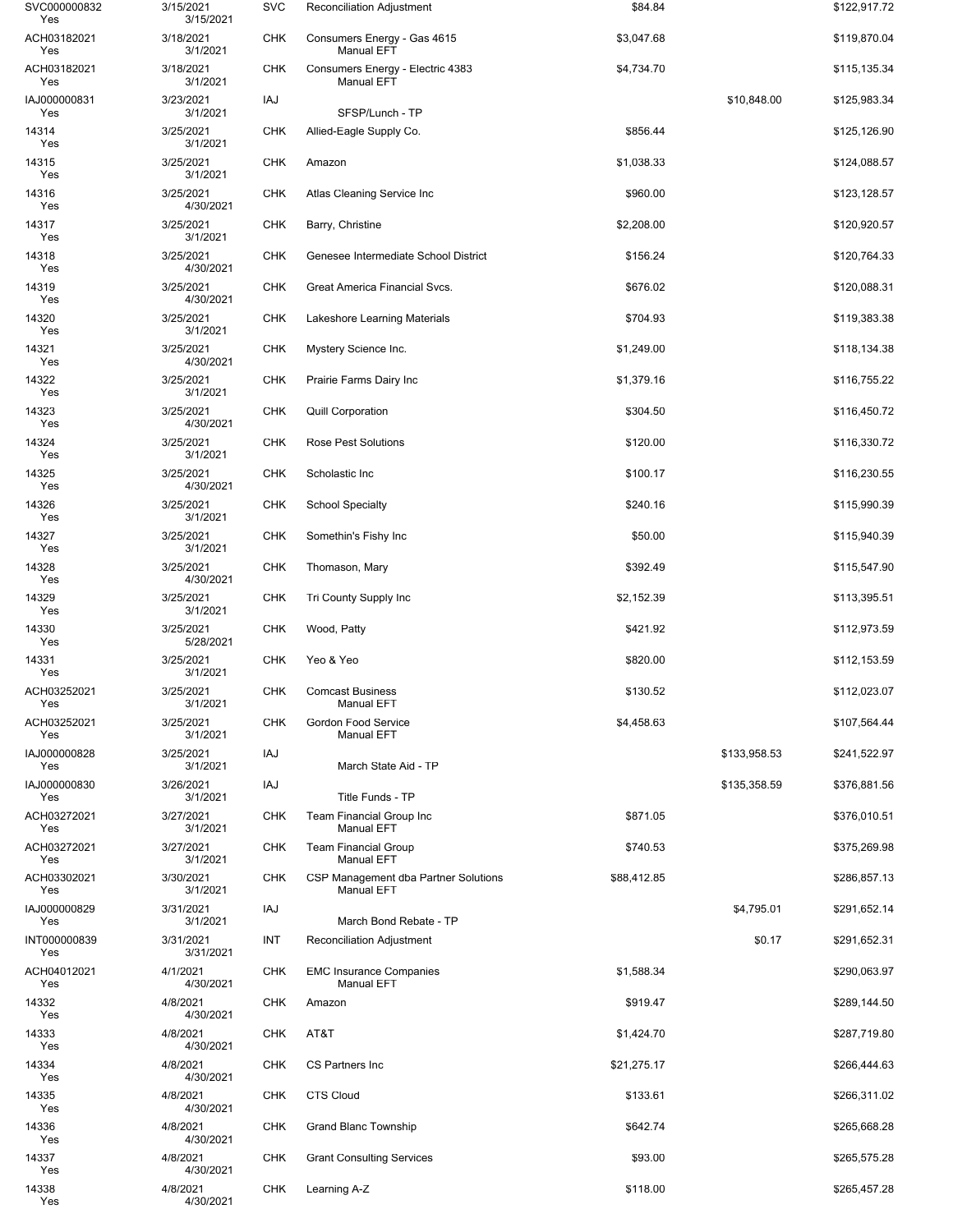| 14339<br>Yes             | 4/8/2021<br>4/30/2021  | <b>CHK</b> | <b>Quill Corporation</b>                                    | \$683.78    |              | \$264,773.50 |
|--------------------------|------------------------|------------|-------------------------------------------------------------|-------------|--------------|--------------|
| 14340<br>Yes             | 4/8/2021<br>4/30/2021  | <b>CHK</b> | T-Mobile                                                    | \$96.96     |              | \$264,676.54 |
| ACH04082021<br>Yes       | 4/8/2021<br>4/30/2021  | <b>CHK</b> | Gordon Food Service<br><b>Manual EFT</b>                    | \$961.58    |              | \$263,714.96 |
| ACH04082021<br>Yes       | 4/8/2021<br>4/30/2021  | <b>CHK</b> | Republic Services #237<br><b>Manual EFT</b>                 | \$1,200.23  |              | \$262,514.73 |
| ACH04142021<br>Yes       | 4/14/2021<br>4/30/2021 | <b>CHK</b> | CSP Management dba Partner Solutions<br><b>Manual EFT</b>   | \$80,464.71 |              | \$182,050.02 |
| IAJ000000840<br>Yes      | 4/14/2021<br>4/30/2021 | IAJ        | SFSP/Lunch - TP                                             |             | \$23,224.49  | \$205,274.51 |
| 14341<br>Yes             | 4/15/2021<br>4/30/2021 | <b>CHK</b> | Allied-Eagle Supply Co.                                     | \$4,754.08  |              | \$200,520.43 |
| 14342<br>Yes             | 4/15/2021<br>4/30/2021 | <b>CHK</b> | Applied Imaging                                             | \$35.00     |              | \$200,485.43 |
| 14343<br>Yes             | 4/15/2021<br>5/28/2021 | <b>CHK</b> | <b>Arnold Electric</b>                                      | \$5,160.00  |              | \$195,325.43 |
| 14344<br>Yes             | 4/15/2021<br>4/30/2021 | <b>CHK</b> | Great America Financial Svcs.                               | \$676.02    |              | \$194,649.41 |
| 14345<br>Yes             | 4/15/2021<br>4/30/2021 | <b>CHK</b> | <b>MLive Media Group</b>                                    | \$97.62     |              | \$194,551.79 |
| 14346<br>Yes             | 4/15/2021<br>4/30/2021 | <b>CHK</b> | <b>NEC Financial Services, LLC</b>                          | \$458.31    |              | \$194,093.48 |
| 14347<br>Yes             | 4/15/2021<br>4/30/2021 | <b>CHK</b> | Prairie Farms Dairy Inc                                     | \$505.86    |              | \$193,587.62 |
| 14348<br>Yes             | 4/15/2021<br>4/30/2021 | <b>CHK</b> | Tri County Supply Inc                                       | \$1,276.96  |              | \$192,310.66 |
| 14349<br>Yes             | 4/15/2021<br>4/30/2021 | <b>CHK</b> | Yeo & Yeo                                                   | \$2,450.00  |              | \$189,860.66 |
| ACH04152021<br>Yes       | 4/15/2021<br>4/30/2021 | <b>CHK</b> | Gordon Food Service<br><b>Manual EFT</b>                    | \$4,342.90  |              | \$185,517.76 |
| ACH04152021<br>Yes       | 4/15/2021<br>4/30/2021 | <b>CHK</b> | Pitney Bowes Global Financial Services<br><b>Manual EFT</b> | \$2.26      |              | \$185,515.50 |
| SVC000000843<br>Yes      | 4/15/2021<br>4/15/2021 | <b>SVC</b> | Reconciliation Adjustment                                   | \$73.57     |              | \$185,441.93 |
| ACH04162021<br>Yes       | 4/16/2021<br>4/30/2021 | <b>CHK</b> | Consumers Energy - Gas 4615<br><b>Manual EFT</b>            | \$2,652.02  |              | \$182,789.91 |
| ACH04162021<br>Yes       | 4/16/2021<br>4/30/2021 | <b>CHK</b> | Consumers Energy - Electric 4383<br><b>Manual EFT</b>       | \$3,522.94  |              | \$179,266.97 |
| ACT <sub>18</sub><br>Yes | 4/18/2021<br>4/30/2021 | IAJ        |                                                             |             | \$2,520.36   | \$181,787.33 |
| <b>ACHDEPOSIT</b><br>Yes | 4/19/2021<br>4/30/2021 | <b>IAJ</b> | t-mobile reimbursement<br>credit for overcharge             |             | \$596.64     | \$182,383.97 |
| 14350<br>Yes             | 4/22/2021<br>4/30/2021 | <b>CHK</b> | Amazon                                                      | \$646.65    |              | \$181,737.32 |
| 14351<br>Yes             | 4/22/2021<br>5/28/2021 | <b>CHK</b> | Genesee Intermediate School District                        | \$2,405.48  |              | \$179,331.84 |
| 14352<br>Yes             | 4/22/2021<br>4/30/2021 | <b>CHK</b> | Prairie Farms Dairy Inc                                     | \$373.23    |              | \$178,958.61 |
| 14353<br>Yes             | 4/22/2021<br>4/30/2021 | CHK        | <b>Quill Corporation</b>                                    | \$252.89    |              | \$178,705.72 |
| 14354<br>Yes             | 4/22/2021<br>4/30/2021 | <b>CHK</b> | Somethin's Fishy Inc                                        | \$50.00     |              | \$178,655.72 |
| 14355<br>Yes             | 4/22/2021<br>4/30/2021 | <b>CHK</b> | Tri County Supply Inc                                       | \$440.03    |              | \$178,215.69 |
| ACH04232021<br>Yes       | 4/23/2021<br>4/30/2021 | CHK        | Gordon Food Service<br><b>Manual EFT</b>                    | \$6,470.21  |              | \$171,745.48 |
| ACH04232021<br>Yes       | 4/23/2021<br>4/30/2021 | <b>CHK</b> | <b>Home Depot Credit Services</b><br><b>Manual EFT</b>      | \$841.81    |              | \$170,903.67 |
| IAJ000000841<br>Yes      | 4/23/2021<br>4/30/2021 | IAJ        | April State Aid - TP                                        |             | \$137,140.65 | \$308,044.32 |
| ACH04272021<br>Yes       | 4/27/2021<br>4/30/2021 | <b>CHK</b> | Team Financial Group Inc<br><b>Manual EFT</b>               | \$871.05    |              | \$307,173.27 |
| ACH04272021<br>Yes       | 4/27/2021<br>4/30/2021 | <b>CHK</b> | <b>Team Financial Group</b><br><b>Manual EFT</b>            | \$740.53    |              | \$306,432.74 |
| <b>DEP</b><br>Yes        | 4/27/2021<br>4/30/2021 | IAJ        |                                                             |             | \$45.00      | \$306,477.74 |
| ACH04282021<br>Yes       | 4/28/2021<br>4/30/2021 | <b>CHK</b> | CSP Management dba Partner Solutions<br><b>Manual EFT</b>   | \$80,417.82 |              | \$226,059.92 |
| <b>ERATE</b><br>Yes      | 4/29/2021<br>5/28/2021 | IAJ        |                                                             |             | \$5,058.00   | \$231,117.92 |
| IAJ000000842<br>Yes      | 4/30/2021<br>4/30/2021 | IAJ        | April Bond Rebate - TP                                      |             | \$5,527.61   | \$236,645.53 |
| INT000000844<br>Yes      | 4/30/2021<br>4/30/2021 | INT        | Reconciliation Adjustment                                   |             | \$0.45       | \$236,645.98 |
| INT000000845<br>Yes      | 4/30/2021<br>4/30/2021 | INT        | Reconciliation Adjustment                                   |             | \$0.79       | \$236,646.77 |
|                          |                        |            |                                                             |             |              |              |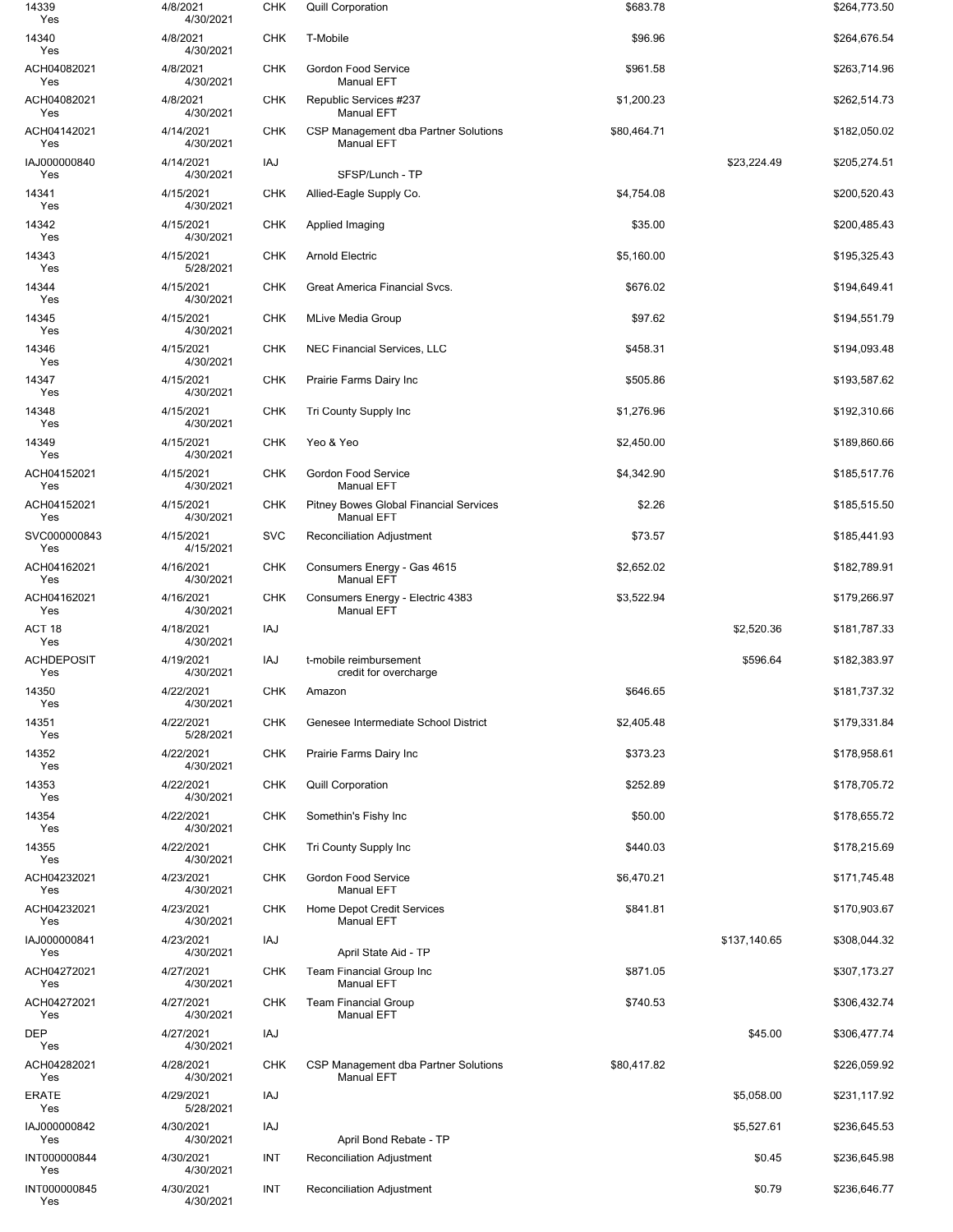| ACH05032021<br>Yes            | 5/3/2021<br>5/28/2021  | <b>CHK</b> | <b>EMC Insurance Companies</b><br><b>Manual EFT</b>       | \$1,588.41  |              | \$235,058.36 |
|-------------------------------|------------------------|------------|-----------------------------------------------------------|-------------|--------------|--------------|
| <b>CMS</b><br>Yes             | 5/3/2021<br>5/28/2021  | IAJ        |                                                           |             | \$1,483.00   | \$236,541.36 |
| 14356<br>Yes                  | 5/5/2021<br>5/28/2021  | <b>CHK</b> | AT&T                                                      | \$1,424.70  |              | \$235,116.66 |
| 14357<br>Yes                  | 5/5/2021<br>5/28/2021  | <b>CHK</b> | <b>CS Partners Inc</b>                                    | \$21,275.17 |              | \$213,841.49 |
| 14358<br>Yes                  | 5/5/2021<br>5/28/2021  | CHK        | General Binding                                           | \$1,635.80  |              | \$212,205.69 |
| 14359<br>Yes                  | 5/5/2021<br>5/28/2021  | <b>CHK</b> | Uline                                                     | \$1,427.49  |              | \$210,778.20 |
| 14360<br>Yes                  | 5/5/2021<br>5/28/2021  | <b>CHK</b> | Yeo & Yeo                                                 | \$300.00    |              | \$210,478.20 |
| ACH05062021<br>Yes            | 5/6/2021<br>5/28/2021  | <b>CHK</b> | <b>Comcast Business</b><br><b>Manual EFT</b>              | \$131.14    |              | \$210,347.06 |
| ACH05062021<br>Yes            | 5/6/2021<br>5/28/2021  | <b>CHK</b> | <b>Gordon Food Service</b><br><b>Manual EFT</b>           | \$5,814.84  |              | \$204,532.22 |
| ACH05062021<br>Yes            | 5/6/2021<br>5/28/2021  | <b>CHK</b> | <b>Home Depot Credit Services</b><br><b>Manual EFT</b>    | \$204.38    |              | \$204,327.84 |
| <b>CMS</b><br>Yes             | 5/10/2021<br>5/28/2021 | IAJ        |                                                           |             | \$23,472.58  | \$227,800.42 |
| ACH5142021<br>Yes             | 5/12/2021<br>5/28/2021 | <b>CHK</b> | CSP Management dba Partner Solutions<br><b>Manual EFT</b> | \$91,953.27 |              | \$135,847.15 |
| 14361<br>Yes                  | 5/13/2021<br>5/28/2021 | <b>CHK</b> | Applied Imaging                                           | \$35.00     |              | \$135,812.15 |
| 14362<br>Yes                  | 5/13/2021<br>5/28/2021 | <b>CHK</b> | <b>Building Bridges Therapy Center</b>                    | \$1,530.00  |              | \$134,282.15 |
| 14363<br>Yes                  | 5/13/2021<br>5/28/2021 | <b>CHK</b> | <b>CS Partners Inc</b>                                    | \$45.00     |              | \$134,237.15 |
| 14364<br>Yes                  | 5/13/2021<br>5/28/2021 | <b>CHK</b> | <b>Grand Blanc Township</b>                               | \$758.05    |              | \$133,479.10 |
| 14365<br>Yes                  | 5/13/2021<br>5/28/2021 | <b>CHK</b> | <b>Grant Consulting Services</b>                          | \$211.50    |              | \$133,267.60 |
| 14366<br>Yes                  | 5/13/2021<br>5/28/2021 | <b>CHK</b> | Great America Financial Svcs.                             | \$676.02    |              | \$132,591.58 |
| 14367<br>Yes                  | 5/13/2021<br>5/28/2021 | <b>CHK</b> | NEC Financial Services, LLC                               | \$458.31    |              | \$132,133.27 |
| 14368<br>Yes                  | 5/13/2021<br>5/28/2021 | CHK        | Prairie Farms Dairy Inc                                   | \$945.07    |              | \$131,188.20 |
| 14369<br>Yes                  | 5/13/2021<br>5/28/2021 | <b>CHK</b> | <b>School Specialty</b>                                   | \$1,703.81  |              | \$129,484.39 |
| 14370<br>Yes                  | 5/13/2021<br>5/28/2021 | <b>CHK</b> | T-Mobile                                                  | \$96.96     |              | \$129,387.43 |
| 14371<br>Yes                  | 5/13/2021<br>5/28/2021 | CHK        | Yeo & Yeo                                                 | \$10,760.00 |              | \$118,627.43 |
| <b>ACHFOOD</b><br>Yes         | 5/13/2021<br>5/28/2021 | IAJ        |                                                           |             | \$2,434.00   | \$121,061.43 |
| <b>CMS</b><br>Yes             | 5/13/2021<br>5/28/2021 | IAJ        |                                                           |             | \$29,873.90  | \$150,935.33 |
| ACH05142021<br>Yes            | 5/14/2021<br>5/28/2021 | <b>CHK</b> | Gordon Food Service<br><b>Manual EFT</b>                  | \$9,380.07  |              | \$141,555.26 |
| ACH05142021<br>Yes            | 5/14/2021<br>5/28/2021 | <b>CHK</b> | Republic Services #237<br><b>Manual EFT</b>               | \$885.39    |              | \$140,669.87 |
| SVC000000847<br>Yes           | 5/17/2021<br>5/17/2021 | <b>SVC</b> | <b>Reconciliation Adjustment</b>                          | \$92.91     |              | \$140,576.96 |
| ACH05182021<br>Yes            | 5/18/2021<br>5/28/2021 | <b>CHK</b> | Consumers Energy - Gas 4615<br><b>Manual EFT</b>          | \$1,324.63  |              | \$139,252.33 |
| ACH05182021<br>Yes            | 5/18/2021<br>5/28/2021 | <b>CHK</b> | Consumers Energy - Electric 4383<br><b>Manual EFT</b>     | \$3,295.44  |              | \$135,956.89 |
| 14372<br>Yes                  | 5/19/2021<br>6/30/2021 | <b>CHK</b> | Scenario Learning                                         | \$1,169.20  |              | \$134,787.69 |
| <b>MAY BOND REBATE</b><br>Yes | 5/21/2021<br>5/28/2021 | IAJ        | May Bond Rebate                                           |             | \$4,690.40   | \$139,478.09 |
| <b>MAY STATE AID</b><br>Yes   | 5/21/2021<br>5/28/2021 | IAJ        | May State Aid                                             |             | \$134,046.71 | \$273,524.80 |
| <b>ACHFOOD</b><br>Yes         | 5/25/2021<br>5/28/2021 | IAJ        |                                                           |             | \$1,437.00   | \$274,961.80 |
| <b>GISD</b><br>Yes            | 5/25/2021<br>5/28/2021 | IAJ        |                                                           |             | \$33,818.00  | \$308,779.80 |
| DEP<br>Yes                    | 5/26/2021<br>5/28/2021 | IAJ        |                                                           |             | \$3,085.38   | \$311,865.18 |
| 14373<br>Yes                  | 5/27/2021<br>6/30/2021 | <b>CHK</b> | Amazon                                                    | \$159.97    |              | \$311,705.21 |
| 14374<br>Yes                  | 5/27/2021<br>6/30/2021 | <b>CHK</b> | Genesee Intermediate School District                      | \$175.09    |              | \$311,530.12 |
| 14375<br>Yes                  | 5/27/2021<br>6/30/2021 | <b>CHK</b> | Prairie Farms Dairy Inc                                   | \$253.96    |              | \$311,276.16 |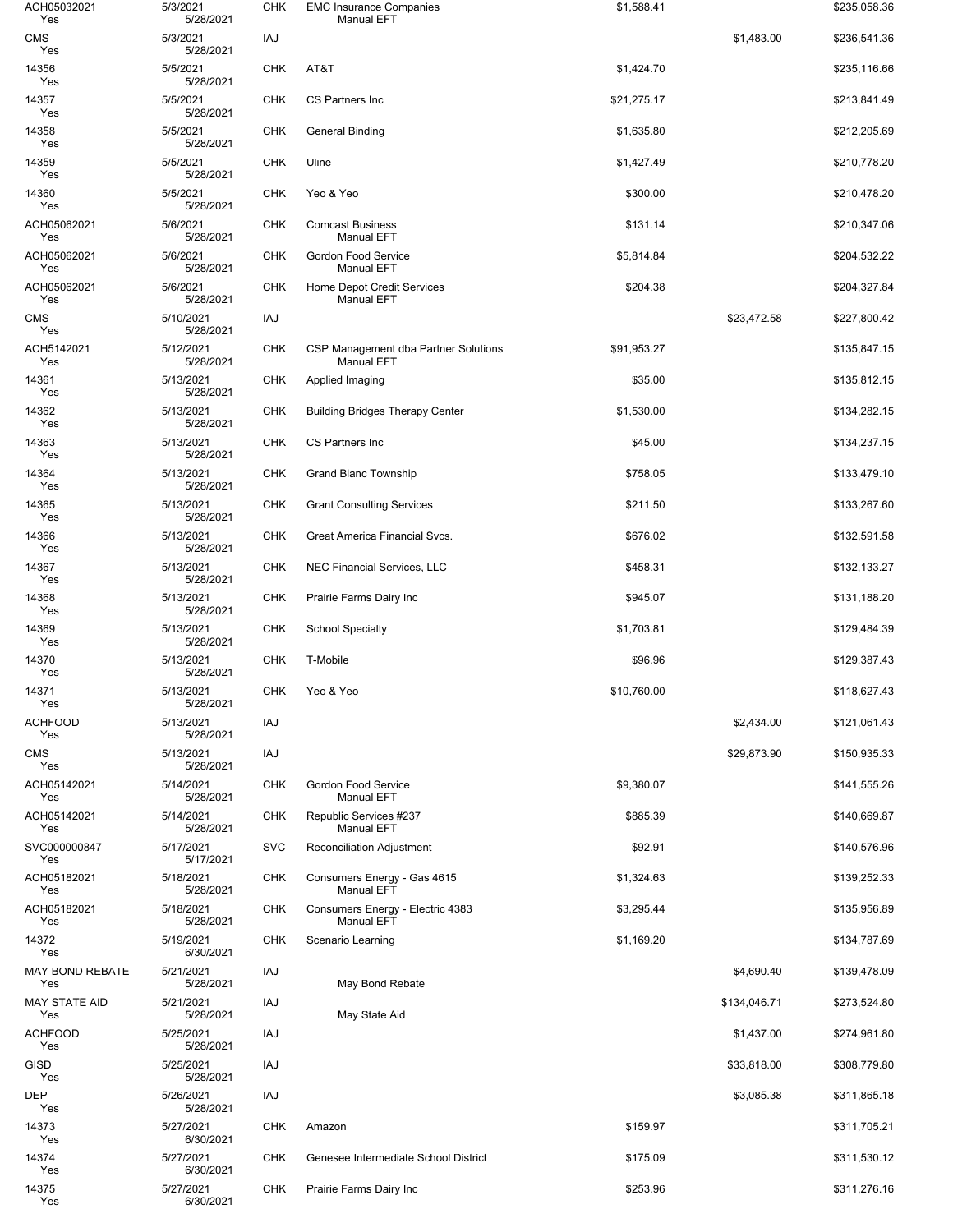| ACH05272021<br>Yes  | 5/27/2021<br>5/28/2021 | <b>CHK</b> | Team Financial Group Inc<br><b>Manual EFT</b>             | \$871.05    |             | \$310,405.11 |
|---------------------|------------------------|------------|-----------------------------------------------------------|-------------|-------------|--------------|
| ACH05272021<br>Yes  | 5/27/2021<br>5/28/2021 | <b>CHK</b> | <b>Team Financial Group</b><br><b>Manual EFT</b>          | \$740.53    |             | \$309,664.58 |
| ACH05272021<br>Yes  | 5/27/2021<br>5/28/2021 | <b>CHK</b> | <b>Comcast Business</b><br><b>Manual EFT</b>              | \$131.17    |             | \$309,533.41 |
| ACH05272021<br>Yes  | 5/27/2021<br>6/30/2021 | <b>CHK</b> | Gordon Food Service<br><b>Manual EFT</b>                  | \$2,298.70  |             | \$307,234.71 |
| ACH05272021<br>Yes  | 5/27/2021<br>5/28/2021 | <b>CHK</b> | CSP Management dba Partner Solutions<br><b>Manual EFT</b> | \$79,711.79 |             | \$227,522.92 |
| INT000000846<br>Yes | 5/28/2021<br>5/28/2021 | INT        | <b>Reconciliation Adjustment</b>                          |             | \$0.42      | \$227,523.34 |
| ACH06012021<br>Yes  | 6/1/2021<br>6/30/2021  | <b>CHK</b> | <b>EMC Insurance Companies</b><br><b>Manual EFT</b>       | \$1,588.34  |             | \$225,935.00 |
| 14376<br>Yes        | 6/3/2021<br>6/30/2021  | <b>CHK</b> | AT&T                                                      | \$1,424.70  |             | \$224,510.30 |
| 14377<br>Yes        | 6/3/2021<br>6/30/2021  | <b>CHK</b> | <b>CTS Cloud</b>                                          | \$95.00     |             | \$224,415.30 |
| 14378<br>Yes        | 6/3/2021<br>6/30/2021  | <b>CHK</b> | Genesee Intermediate School District                      | \$212.79    |             | \$224,202.51 |
| 14379<br>Yes        | 6/3/2021<br>6/30/2021  | <b>CHK</b> | Prairie Farms Dairy Inc                                   | \$975.45    |             | \$223,227.06 |
| 14380<br>Yes        | 6/3/2021<br>6/30/2021  | <b>CHK</b> | <b>School Specialty</b>                                   | \$201.62    |             | \$223,025.44 |
| 14381<br>Yes        | 6/3/2021<br>6/30/2021  | <b>CHK</b> | Somethin's Fishy Inc                                      | \$50.00     |             | \$222,975.44 |
| 14382<br>Yes        | 6/3/2021<br>6/30/2021  | <b>CHK</b> | <b>Sunbelt Staffing LLC</b>                               | \$979.81    |             | \$221,995.63 |
| 14383<br>Yes        | 6/3/2021<br>6/30/2021  | <b>CHK</b> | Yeo & Yeo                                                 | \$234.00    |             | \$221,761.63 |
| ACH06032021<br>Yes  | 6/3/2021<br>6/30/2021  | <b>CHK</b> | Gordon Food Service<br><b>Manual EFT</b>                  | \$1,942.76  |             | \$219,818.87 |
| <b>CMS</b><br>Yes   | 6/7/2021<br>6/30/2021  | IAJ        |                                                           |             | \$21,579.46 | \$241,398.33 |
| 14384<br>Yes        | 6/11/2021<br>6/30/2021 | <b>CHK</b> | Applied Imaging                                           | \$1,012.76  |             | \$240,385.57 |
| 14385<br>Yes        | 6/11/2021<br>6/30/2021 | <b>CHK</b> | <b>Building Bridges Therapy Center</b>                    | \$6,885.00  |             | \$233,500.57 |
| 14386<br>Yes        | 6/11/2021<br>6/30/2021 | <b>CHK</b> | CS Partners Inc                                           | \$21,275.13 |             | \$212,225.44 |
| 14387<br>Yes        | 6/11/2021<br>6/30/2021 | <b>CHK</b> | <b>CTS Cloud</b>                                          | \$133.75    |             | \$212,091.69 |
| 14388<br>Yes        | 6/11/2021<br>6/30/2021 | <b>CHK</b> | <b>Grand Blanc Township</b>                               | \$758.05    |             | \$211,333.64 |
| 14389<br>Yes        | 6/11/2021<br>6/30/2021 | <b>CHK</b> | Komatz, Hope                                              | \$38.85     |             | \$211,294.79 |
| 14390<br>Yes        | 6/11/2021<br>6/30/2021 | <b>CHK</b> | <b>Rose Pest Solutions</b>                                | \$60.00     |             | \$211,234.79 |
| 14391<br>Yes        | 6/11/2021<br>6/30/2021 | <b>CHK</b> | <b>School Specialty</b>                                   | \$40.09     |             | \$211,194.70 |
| 14392<br>Yes        | 6/11/2021<br>6/30/2021 | <b>CHK</b> | ThinkStretch                                              | \$3,027.50  |             | \$208,167.20 |
| 14393<br>Yes        | 6/11/2021<br>6/30/2021 | <b>CHK</b> | T-Mobile                                                  | \$156.96    |             | \$208,010.24 |
| ACH06112021<br>Yes  | 6/11/2021<br>6/30/2021 | <b>CHK</b> | <b>Gordon Food Service</b><br><b>Manual EFT</b>           | \$3,096.26  |             | \$204,913.98 |
| ACH06112021<br>Yes  | 6/11/2021<br>6/30/2021 | <b>CHK</b> | Republic Services #237<br><b>Manual EFT</b>               | \$925.55    |             | \$203,988.43 |
| ACH06142021<br>Yes  | 6/14/2021<br>6/30/2021 | <b>CHK</b> | CSP Management dba Partner Solutions<br><b>Manual EFT</b> | \$80,777.78 |             | \$123,210.65 |
| <b>CMS</b><br>Yes   | 6/14/2021<br>6/30/2021 | IAJ        |                                                           |             | \$908.00    | \$124,118.65 |
| <b>DEP</b><br>Yes   | 6/15/2021<br>0/0/0000  | IAJ        | staf suppliy reimb, candy sale                            |             | \$653.63    | \$124,118.65 |
| <b>ERATE</b><br>Yes | 6/15/2021<br>6/30/2021 | IAJ        |                                                           |             | \$1,264.50  | \$125,383.15 |
| SVC000000849<br>Yes | 6/15/2021<br>6/15/2021 | <b>SVC</b> | Reconciliation Adjustment                                 | \$67.04     |             | \$125,316.11 |
| 14394<br>Yes        | 6/16/2021<br>6/30/2021 | <b>CHK</b> | CS Partners Inc                                           | \$2,272.00  |             | \$123,044.11 |
| 14395<br>Yes        | 6/16/2021<br>6/30/2021 | <b>CHK</b> | <b>Grant Consulting Services</b>                          | \$255.00    |             | \$122,789.11 |
| 14396<br>Yes        | 6/16/2021<br>6/30/2021 | <b>CHK</b> | <b>NEC Financial Services, LLC</b>                        | \$458.31    |             | \$122,330.80 |
| 14397<br>Yes        | 6/16/2021<br>6/30/2021 | <b>CHK</b> | Sunbelt Staffing LLC                                      | \$562.19    |             | \$121,768.61 |
| ACH06162021<br>Yes  | 6/16/2021<br>6/30/2021 | <b>CHK</b> | Consumers Energy - Gas 4615<br><b>Manual EFT</b>          | \$712.78    |             | \$121,055.83 |